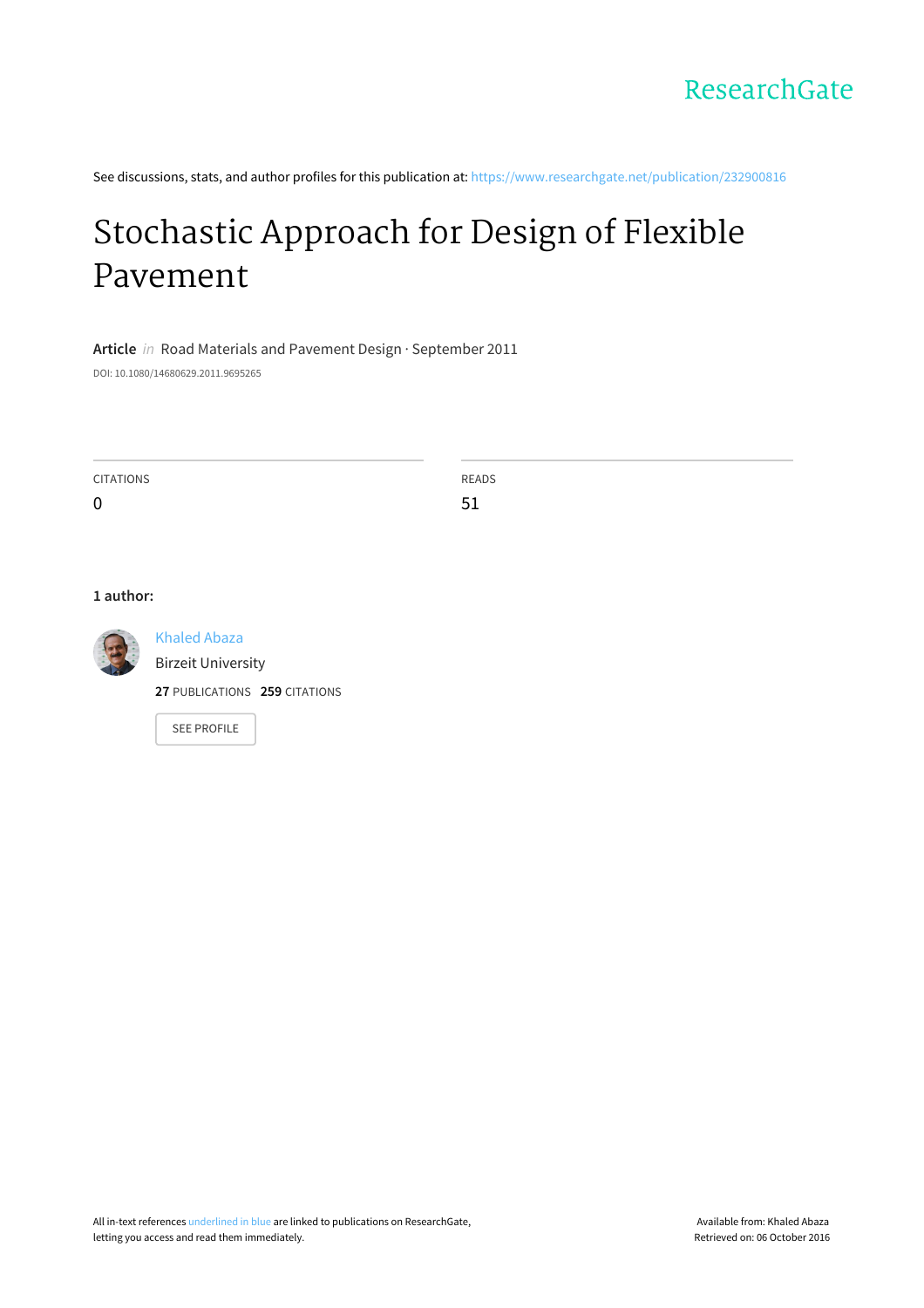# **Stochastic Approach for Design of Flexible Pavement**

### **A Case Study for Low Volume Roads**

**Khaled A. Abaza**

*Department of Civil Engineering, Birzeit University P.O. Box 14, Birzeit West Bank, Palestine kabaza@birzeit.edu*

*ABSTRACT. A stochastic approach has been developed to estimate the required design thickness for flexible pavement using typical design factors and new additional stochastic-based factors. The stochastic design approach incorporates new design factors that can better control the long-term performance of flexible pavement. The new stochastic design factors are mainly the initial and terminal transition probabilities. These two transition probabilities, representing initial and terminal deterioration rates, have been shown to be essential in controlling the long-term performance of flexible pavement. The long-term performance of pavement has been traditionally defined using a pavement performance curve. Pavement performance curves can be stochastically developed using mainly the initial and terminal transition probabilities. The discrete-time Markov model typically applies the transition probabilities (transition matrix) along with the initial state probabilities to predict the future pavement distress ratings over an analysis period. The predicted pavement distress ratings are used to construct the corresponding performance curve. The transition probabilities can be estimated from a "back-calculation" of the Markov model using state probabilities obtained from two consecutive surveys of pavement distress. Sample empirical models have been developed for the case of low volume roads to predict the initial and terminal transition probabilities from relevant pavement design factors and to predict the required pavement design thickness based on the initial and terminal transition probabilities. In addition, two long-term performance indicators, namely the area under the performance curve and the corresponding average distress rating, have been used in developing sample empirical design models considering the case of low volume roads.*

*KEYWORDS: Flexible Pavement, Pavement Design, Stochastic-Based Performance Prediction, Performance-Based Pavement Design, Empirical Pavement Design.*

DOI:10.3166/RMPD.12.663-685 © 2011 Lavoisier, Paris

Road Materials and Pavement Design. Volume 12 – No. 3/2011, pages 663 to 685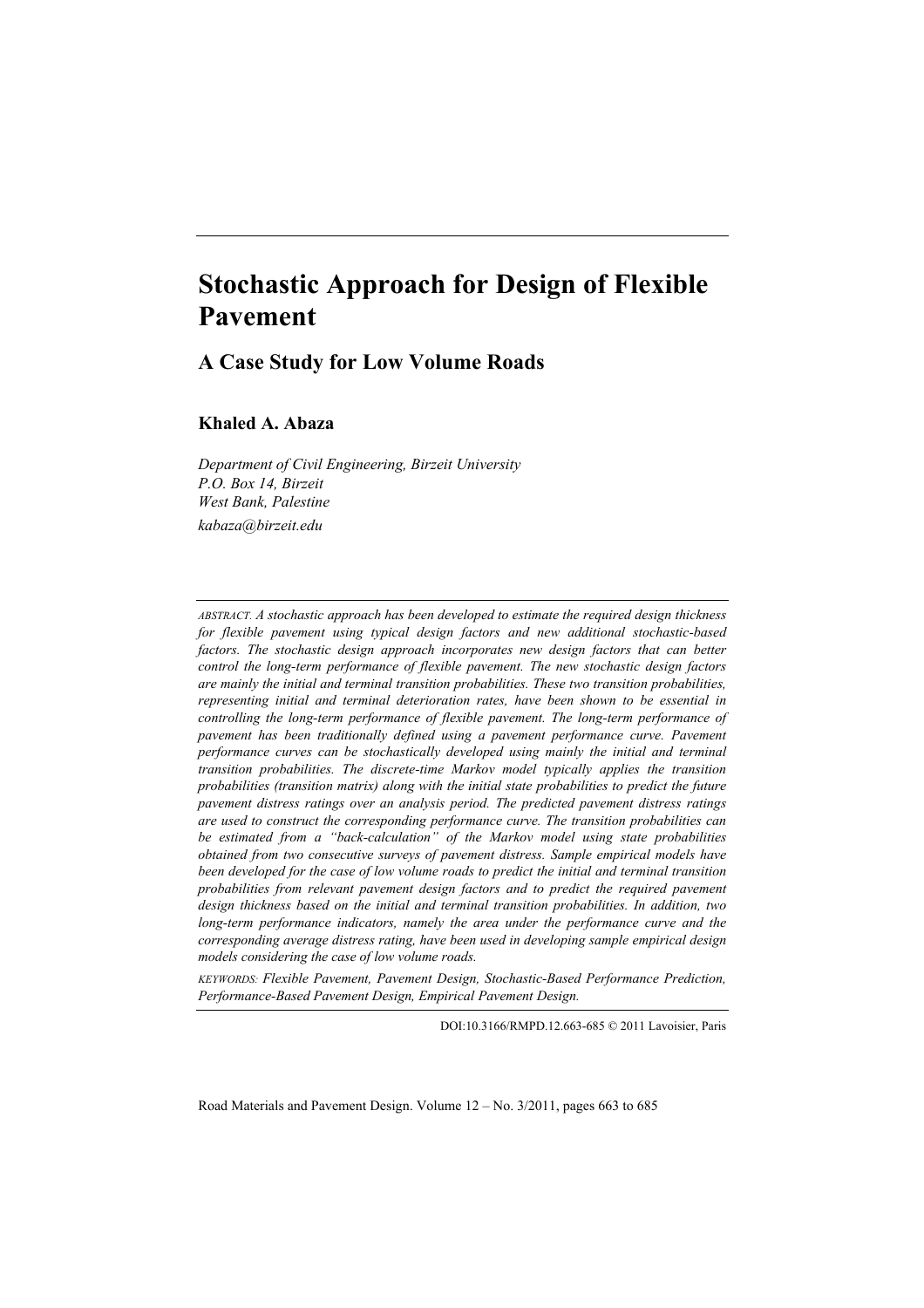#### **1. Introduction**

There are essentially three design approaches for flexible pavement: empirical, mechanistic, and mechanistic-empirical (Huang, 2004). The vast majority of design methods currently used by designers are either empirical or mechanistic-empirical. Recent research efforts have been focused towards the mechanistic-empirical approach which came about in response to the new proposed Mechanistic-Empirical Pavement Design Guide (MEPDG, 2004). The new MEPDG represents a major advancement in pavement design; however, it is substantially more complex than the 1993 AASHTO empirical design guide. The new MEPDG has been under intensive testing and evaluation since it became available in 2004 ([Bari and Witczak, 2007;](https://www.researchgate.net/publication/245561795_New_Predictive_Models_for_Viscosity_and_Complex_Shear_Modulus_of_Asphalt_Binders_For_Use_with_Mechanistic-Empirical_Pavement_Design_Guide?el=1_x_8&enrichId=rgreq-586e798f26b4d65e18ad21651c016afc-XXX&enrichSource=Y292ZXJQYWdlOzIzMjkwMDgxNjtBUzoxOTc1NDUyNzcwMzg2MDJAMTQyNDEwOTg3MjQzNQ==) Wang *et al.*[, 2008;](https://www.researchgate.net/publication/245562972_Database_Support_for_the_New_Mechanistic-Empirical_Pavement_Design_Guide?el=1_x_8&enrichId=rgreq-586e798f26b4d65e18ad21651c016afc-XXX&enrichSource=Y292ZXJQYWdlOzIzMjkwMDgxNjtBUzoxOTc1NDUyNzcwMzg2MDJAMTQyNDEwOTg3MjQzNQ==) [Banerjee](https://www.researchgate.net/publication/245563271_Calibration_of_Mechanistic-Empirical_Pavement_Design_Guide_Permanent_Deformation_Models_Texas_Experience_with_Long-Term_Pavement_Performance?el=1_x_8&enrichId=rgreq-586e798f26b4d65e18ad21651c016afc-XXX&enrichSource=Y292ZXJQYWdlOzIzMjkwMDgxNjtBUzoxOTc1NDUyNzcwMzg2MDJAMTQyNDEwOTg3MjQzNQ==) *et al.*, 2009). It requires significantly more input data that may not be readily available to the designer. It also requires the calibration of several MEPDG predictive models for performance, traffic loading, and material characteristics. Therefore, the author believes that the empirical approach will continue to play a significant role in the design of flexible pavement especially in developing countries which generally lack the resources and technical expertise to use a mechanistic-empirical approach such as the new MEPDG.

There are typically three major design factors used by most design procedures incorporating the empirical approach (AASHTO, 1993; Huang, 2004; Wright and Dixon, 2004). They include traffic loading as represented by the design ESAL (80kN Equivalent Single Axle Load repetitions), material characteristics, and climate or environment. A fourth design factor defining the pavement performance over the expected service life has been introduced by the 1993 AASHTO design guide through the introduction of the serviceability concept (AASHTO, 1993). The initial and terminal present serviceability indices are used to provide a partial control-mechanism for the trend of the pavement performance curve. It provides a partial control because it only controls the beginning and ending points of the performance curve but it does not control the long-term shape of the performance curve. The long-term performance of pavement has been directly related to the area falling under the performance curve ([Abaza and Abu-Eisheh, 2003;](https://www.researchgate.net/publication/270647394_An_Optimum_Design_Approach_for_Flexible_Pavements?el=1_x_8&enrichId=rgreq-586e798f26b4d65e18ad21651c016afc-XXX&enrichSource=Y292ZXJQYWdlOzIzMjkwMDgxNjtBUzoxOTc1NDUyNzcwMzg2MDJAMTQyNDEwOTg3MjQzNQ==) Huang, 2004; [Abaza, 2005](https://www.researchgate.net/publication/245307051_Performance-Based_Models_for_Flexible_Pavement_Structural_Overlay_Design?el=1_x_8&enrichId=rgreq-586e798f26b4d65e18ad21651c016afc-XXX&enrichSource=Y292ZXJQYWdlOzIzMjkwMDgxNjtBUzoxOTc1NDUyNzcwMzg2MDJAMTQyNDEwOTg3MjQzNQ==)). The larger the area, the better is the pavement performance over the same service life.

There are two types of models that have been widely used in predicting the long-term performance of pavements: probabilistic and deterministic models. The probabilistic model predicts the future pavement conditions with some degree of uncertainty whereas the deterministic model predicts them with certainty (Robinson *et al.*, 1998). The predicted pavement conditions can then be used to construct the corresponding performance curve. The probabilistic model that was extensively used by several researchers to predict pavement performance is the discrete-time Markov model (Way *et al.*, 1982; Butt *et al.*[, 1987;](https://www.researchgate.net/publication/292009585_PAVEMENT_PERFORMANCE_PREDICTION_MODEL_USING_THE_MARKOV_PROCESS?el=1_x_8&enrichId=rgreq-586e798f26b4d65e18ad21651c016afc-XXX&enrichSource=Y292ZXJQYWdlOzIzMjkwMDgxNjtBUzoxOTc1NDUyNzcwMzg2MDJAMTQyNDEwOTg3MjQzNQ==) Li *et al.*[, 1996;](https://www.researchgate.net/publication/245557363_Reliability-Based_Processing_of_Markov_Chains_for_Modeling_Pavement_Network_Deterioration?el=1_x_8&enrichId=rgreq-586e798f26b4d65e18ad21651c016afc-XXX&enrichSource=Y292ZXJQYWdlOzIzMjkwMDgxNjtBUzoxOTc1NDUyNzcwMzg2MDJAMTQyNDEwOTg3MjQzNQ==) [Abaza and Murad, 2007;](https://www.researchgate.net/publication/239439123_Dynamic_Probabilistic_Approach_for_Long-Term_Pavement_Restoration_Program_with_Added_User_Cost?el=1_x_8&enrichId=rgreq-586e798f26b4d65e18ad21651c016afc-XXX&enrichSource=Y292ZXJQYWdlOzIzMjkwMDgxNjtBUzoxOTc1NDUyNzcwMzg2MDJAMTQyNDEwOTg3MjQzNQ==) [Abaza and Murad, 2009](https://www.researchgate.net/publication/245562577_Predicting_Remaining_Strength_of_Flexible_Pavement_and_Overlay_Design_Thickness_with_Stochastic_Modeling?el=1_x_8&enrichId=rgreq-586e798f26b4d65e18ad21651c016afc-XXX&enrichSource=Y292ZXJQYWdlOzIzMjkwMDgxNjtBUzoxOTc1NDUyNzcwMzg2MDJAMTQyNDEwOTg3MjQzNQ==)). The Markov model can be used with homogenous or nonhomogenous transition chains. The homogenous chains require the same transition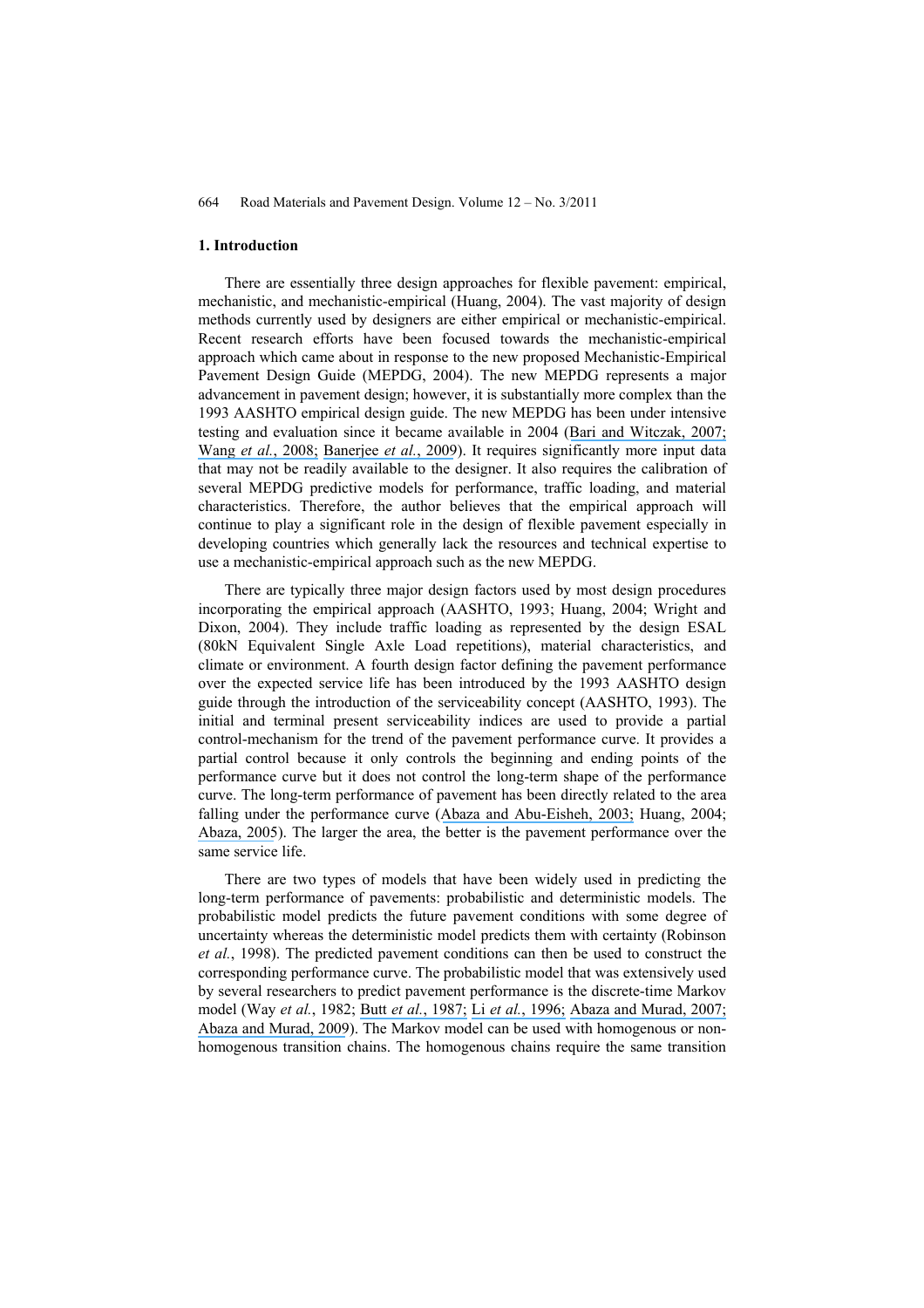matrix whereas the non-homogenous chains can deploy a different transition matrix for each chain.

Predicted pavement performance curves were used in yielding optimum pavement design and estimating overlay design thickness for rehabilitation of flexible pavement ([Abaza and Abu-Eisheh, 2003;](https://www.researchgate.net/publication/270647394_An_Optimum_Design_Approach_for_Flexible_Pavements?el=1_x_8&enrichId=rgreq-586e798f26b4d65e18ad21651c016afc-XXX&enrichSource=Y292ZXJQYWdlOzIzMjkwMDgxNjtBUzoxOTc1NDUyNzcwMzg2MDJAMTQyNDEwOTg3MjQzNQ==) [Abaza, 2005;](https://www.researchgate.net/publication/245307051_Performance-Based_Models_for_Flexible_Pavement_Structural_Overlay_Design?el=1_x_8&enrichId=rgreq-586e798f26b4d65e18ad21651c016afc-XXX&enrichSource=Y292ZXJQYWdlOzIzMjkwMDgxNjtBUzoxOTc1NDUyNzcwMzg2MDJAMTQyNDEwOTg3MjQzNQ==) [Abaza and Murad,](https://www.researchgate.net/publication/245562577_Predicting_Remaining_Strength_of_Flexible_Pavement_and_Overlay_Design_Thickness_with_Stochastic_Modeling?el=1_x_8&enrichId=rgreq-586e798f26b4d65e18ad21651c016afc-XXX&enrichSource=Y292ZXJQYWdlOzIzMjkwMDgxNjtBUzoxOTc1NDUyNzcwMzg2MDJAMTQyNDEwOTg3MjQzNQ==) [2009](https://www.researchgate.net/publication/245562577_Predicting_Remaining_Strength_of_Flexible_Pavement_and_Overlay_Design_Thickness_with_Stochastic_Modeling?el=1_x_8&enrichId=rgreq-586e798f26b4d65e18ad21651c016afc-XXX&enrichSource=Y292ZXJQYWdlOzIzMjkwMDgxNjtBUzoxOTc1NDUyNzcwMzg2MDJAMTQyNDEwOTg3MjQzNQ==)). The area falling under the performance curve has long been recognized as a direct measure of the pavement relative structural capacity ([Abaza and Abu-Eisheh,](https://www.researchgate.net/publication/270647394_An_Optimum_Design_Approach_for_Flexible_Pavements?el=1_x_8&enrichId=rgreq-586e798f26b4d65e18ad21651c016afc-XXX&enrichSource=Y292ZXJQYWdlOzIzMjkwMDgxNjtBUzoxOTc1NDUyNzcwMzg2MDJAMTQyNDEwOTg3MjQzNQ==) [2003;](https://www.researchgate.net/publication/270647394_An_Optimum_Design_Approach_for_Flexible_Pavements?el=1_x_8&enrichId=rgreq-586e798f26b4d65e18ad21651c016afc-XXX&enrichSource=Y292ZXJQYWdlOzIzMjkwMDgxNjtBUzoxOTc1NDUyNzcwMzg2MDJAMTQyNDEwOTg3MjQzNQ==) Huang, 2004; [Abaza, 2005;](https://www.researchgate.net/publication/245307051_Performance-Based_Models_for_Flexible_Pavement_Structural_Overlay_Design?el=1_x_8&enrichId=rgreq-586e798f26b4d65e18ad21651c016afc-XXX&enrichSource=Y292ZXJQYWdlOzIzMjkwMDgxNjtBUzoxOTc1NDUyNzcwMzg2MDJAMTQyNDEwOTg3MjQzNQ==) [Abaza and Murad, 2009](https://www.researchgate.net/publication/245562577_Predicting_Remaining_Strength_of_Flexible_Pavement_and_Overlay_Design_Thickness_with_Stochastic_Modeling?el=1_x_8&enrichId=rgreq-586e798f26b4d65e18ad21651c016afc-XXX&enrichSource=Y292ZXJQYWdlOzIzMjkwMDgxNjtBUzoxOTc1NDUyNzcwMzg2MDJAMTQyNDEwOTg3MjQzNQ==)). The pavement performance curves can be generated using the discrete-time Markov model. Recent research has shown that the trend of the performance curve is directly related the values of the initial and terminal transition probabilities ([Abaza and Murad, 2009](https://www.researchgate.net/publication/245562577_Predicting_Remaining_Strength_of_Flexible_Pavement_and_Overlay_Design_Thickness_with_Stochastic_Modeling?el=1_x_8&enrichId=rgreq-586e798f26b4d65e18ad21651c016afc-XXX&enrichSource=Y292ZXJQYWdlOzIzMjkwMDgxNjtBUzoxOTc1NDUyNzcwMzg2MDJAMTQyNDEwOTg3MjQzNQ==)). Therefore, the initial and terminal transition probabilities will be used as new additional design factors to better control the long-term performance of pavement, thus, forming the basis for the proposed stochastic design approach for flexible pavement. The initial and terminal transition probabilities can be estimated for individual projects from historical records of pavement distress using a "backcalculation" of the Markov model. These two controlling transition probabilities along with other relevant design factors will be deployed to develop sample empirical design models using regression techniques with nonlinear transformations.

#### **2. Stochastic model for predicting pavement performance**

The stochastic model that was extensively used in predicting future pavement conditions is the discrete-time Markov model (Way *et al.*, 1982; Butt *et al.*[, 1987;](https://www.researchgate.net/publication/292009585_PAVEMENT_PERFORMANCE_PREDICTION_MODEL_USING_THE_MARKOV_PROCESS?el=1_x_8&enrichId=rgreq-586e798f26b4d65e18ad21651c016afc-XXX&enrichSource=Y292ZXJQYWdlOzIzMjkwMDgxNjtBUzoxOTc1NDUyNzcwMzg2MDJAMTQyNDEwOTg3MjQzNQ==) [Li](https://www.researchgate.net/publication/245557363_Reliability-Based_Processing_of_Markov_Chains_for_Modeling_Pavement_Network_Deterioration?el=1_x_8&enrichId=rgreq-586e798f26b4d65e18ad21651c016afc-XXX&enrichSource=Y292ZXJQYWdlOzIzMjkwMDgxNjtBUzoxOTc1NDUyNzcwMzg2MDJAMTQyNDEwOTg3MjQzNQ==) *et al.*[, 1996;](https://www.researchgate.net/publication/245557363_Reliability-Based_Processing_of_Markov_Chains_for_Modeling_Pavement_Network_Deterioration?el=1_x_8&enrichId=rgreq-586e798f26b4d65e18ad21651c016afc-XXX&enrichSource=Y292ZXJQYWdlOzIzMjkwMDgxNjtBUzoxOTc1NDUyNzcwMzg2MDJAMTQyNDEwOTg3MjQzNQ==) [Abaza and Murad, 2007;](https://www.researchgate.net/publication/239439123_Dynamic_Probabilistic_Approach_for_Long-Term_Pavement_Restoration_Program_with_Added_User_Cost?el=1_x_8&enrichId=rgreq-586e798f26b4d65e18ad21651c016afc-XXX&enrichSource=Y292ZXJQYWdlOzIzMjkwMDgxNjtBUzoxOTc1NDUyNzcwMzg2MDJAMTQyNDEwOTg3MjQzNQ==) [Abaza and Murad, 2009](https://www.researchgate.net/publication/245562577_Predicting_Remaining_Strength_of_Flexible_Pavement_and_Overlay_Design_Thickness_with_Stochastic_Modeling?el=1_x_8&enrichId=rgreq-586e798f26b4d65e18ad21651c016afc-XXX&enrichSource=Y292ZXJQYWdlOzIzMjkwMDgxNjtBUzoxOTc1NDUyNzcwMzg2MDJAMTQyNDEwOTg3MjQzNQ==)). The basic Markov model for discrete-time homogenous chains is presented in Equation [1]. The model predicts the state probabilities  $(S^{(k)})$  after a period comprised of k discrete-time intervals (transitions) from multiplying the initial state probabilities  $(S^{(0)})$  by the transition matrix  $(P^{(k)})$  multiplied k times. The transition matrix used in Equation [1] contains the transition probabilities which remain unchanged if homogenous chains are assumed. The initial state probabilities  $(S^{(0)})$  for new pavements can be assumed to have values as indicated by Equation [1]. This condition can be met if a reasonably large number of pavement states is used. A transition matrix with 10 states is generally adequate to ensure that this condition is satisfied. Otherwise, an initial pavement distress assessment is required to estimate the initial state probabilities for new pavements.

$$
S^{(k)} = S^{(0)} P^{(k)} \qquad (k = 1, 2, \dots, n)
$$
 [1]

where:  $S^{(k)} = (S_1^{(k)}, S_2^{(k)}, S_3^{(k)}, ..., S_m^{(k)})$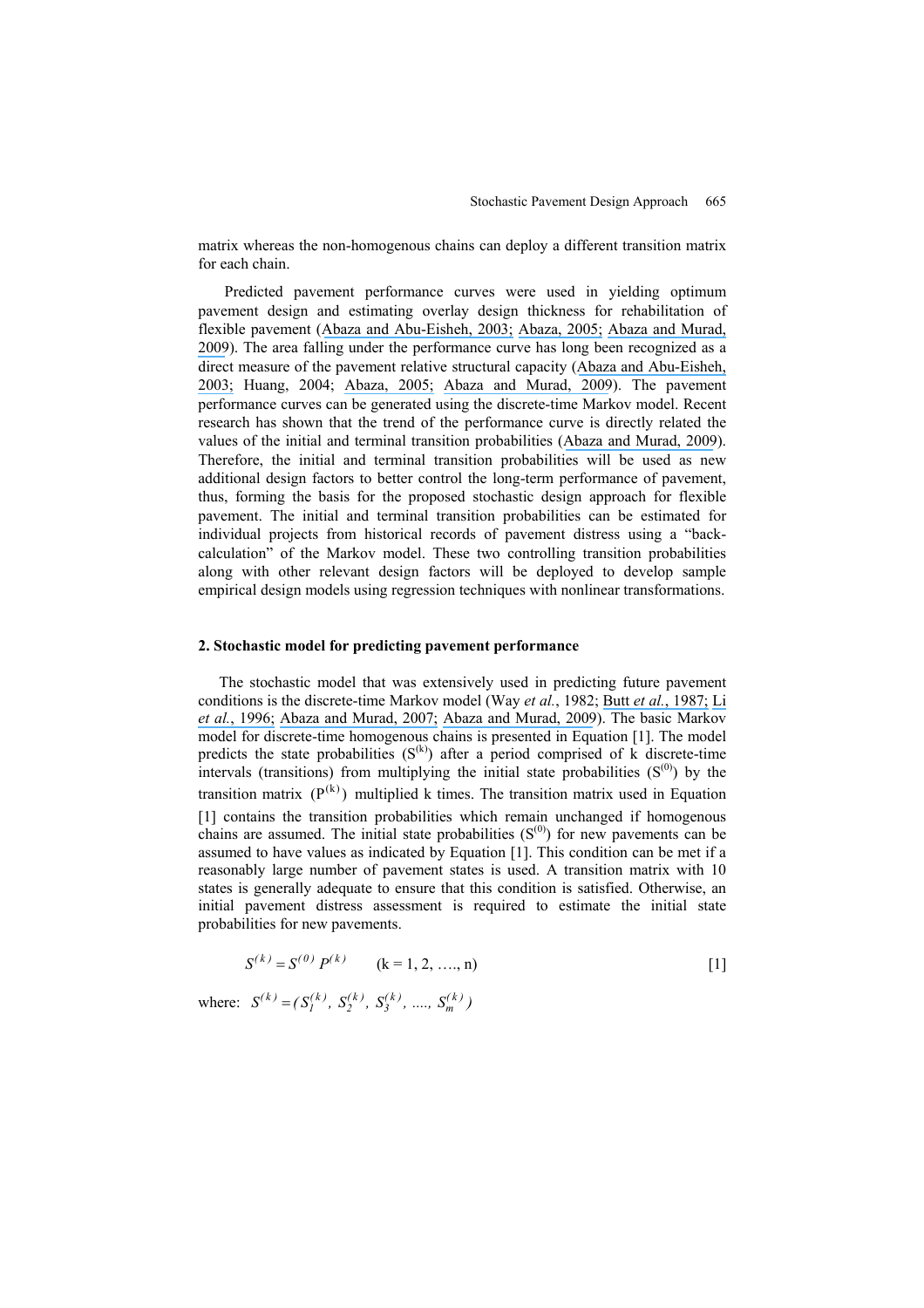$$
\sum_{i=1}^{m} S_i^{(k)} = 1.0
$$
  

$$
S^{(0)} = (S_1^{(0)}, S_2^{(0)}, S_3^{(0)}, \dots, S_m^{(0)})
$$

 $S^{(0)} = (1,0,0,...,0)$  for new pavements

- $S^{(k)}$  = column vector representing state probabilities after k transitions,
- $S^{(0)}$  = row vector representing initial state probabilities,
- $P^{(k)}$  = transition matrix raised to the k<sup>th</sup> power,
- m = number of deployed pavement condition states, and
- n = number of deployed discrete-time intervals (transitions).

The homogenous transition matrix used in estimating the future state probabilities in the absence of any maintenance and rehabilitation (M&R) works is defined by Equation [2]. The transition matrix is a square matrix with size (m) representing the number of deployed pavement condition states. Each row of the transition matrix is typically assumed to only include the two transition probabilities  $(P_{i,j})$  and  $(P_{i,i+1})$  (Way *et al.*, 1982; Butt *et al.*[, 1987;](https://www.researchgate.net/publication/292009585_PAVEMENT_PERFORMANCE_PREDICTION_MODEL_USING_THE_MARKOV_PROCESS?el=1_x_8&enrichId=rgreq-586e798f26b4d65e18ad21651c016afc-XXX&enrichSource=Y292ZXJQYWdlOzIzMjkwMDgxNjtBUzoxOTc1NDUyNzcwMzg2MDJAMTQyNDEwOTg3MjQzNQ==) [Abaza and Murad, 2007](https://www.researchgate.net/publication/239439123_Dynamic_Probabilistic_Approach_for_Long-Term_Pavement_Restoration_Program_with_Added_User_Cost?el=1_x_8&enrichId=rgreq-586e798f26b4d65e18ad21651c016afc-XXX&enrichSource=Y292ZXJQYWdlOzIzMjkwMDgxNjtBUzoxOTc1NDUyNzcwMzg2MDJAMTQyNDEwOTg3MjQzNQ==); [Abaza and Murad, 2009](https://www.researchgate.net/publication/245562577_Predicting_Remaining_Strength_of_Flexible_Pavement_and_Overlay_Design_Thickness_with_Stochastic_Modeling?el=1_x_8&enrichId=rgreq-586e798f26b4d65e18ad21651c016afc-XXX&enrichSource=Y292ZXJQYWdlOzIzMjkwMDgxNjtBUzoxOTc1NDUyNzcwMzg2MDJAMTQyNDEwOTg3MjQzNQ==)). The transition probabilities along the matrix main diagonal  $(P_{i,i})$  represent the probabilities that pavements presently in condition state (**i**) will remain in the same condition state after the elapse of one transition. The transition probabilities  $(P_{i,i+1})$  represent pavement deterioration rates from a present condition state (**i**) to a worse state (**i+1**) after one transition. All matrix entries below the main diagonal represent pavement improvement rates which are assigned zero values in the absence of M&R works. The main objective in defining the transition matrix as presented in Equation [2] is to predict the future pavement conditions of new pavements.

$$
P = \begin{pmatrix} P_{l,1} & P_{l,2} & 0 & 0 & 0 & \cdots & 0 \\ 0 & P_{2,2} & P_{2,3} & 0 & 0 & \cdots & 0 \\ 0 & 0 & P_{3,3} & P_{3,4} & 0 & \cdots & 0 \\ \vdots & \vdots & \vdots & \vdots & \vdots & \vdots & \vdots \\ 0 & 0 & 0 & 0 & \cdots & P_{m-l,m-l} & P_{m-l,m} \\ 0 & 0 & 0 & 0 & \cdots & P_{m,m} \end{pmatrix}
$$

[2]

where:  $P_{i,i} + P_{i,i+1} = 1.0$  and  $P_{m,m} = 1.0$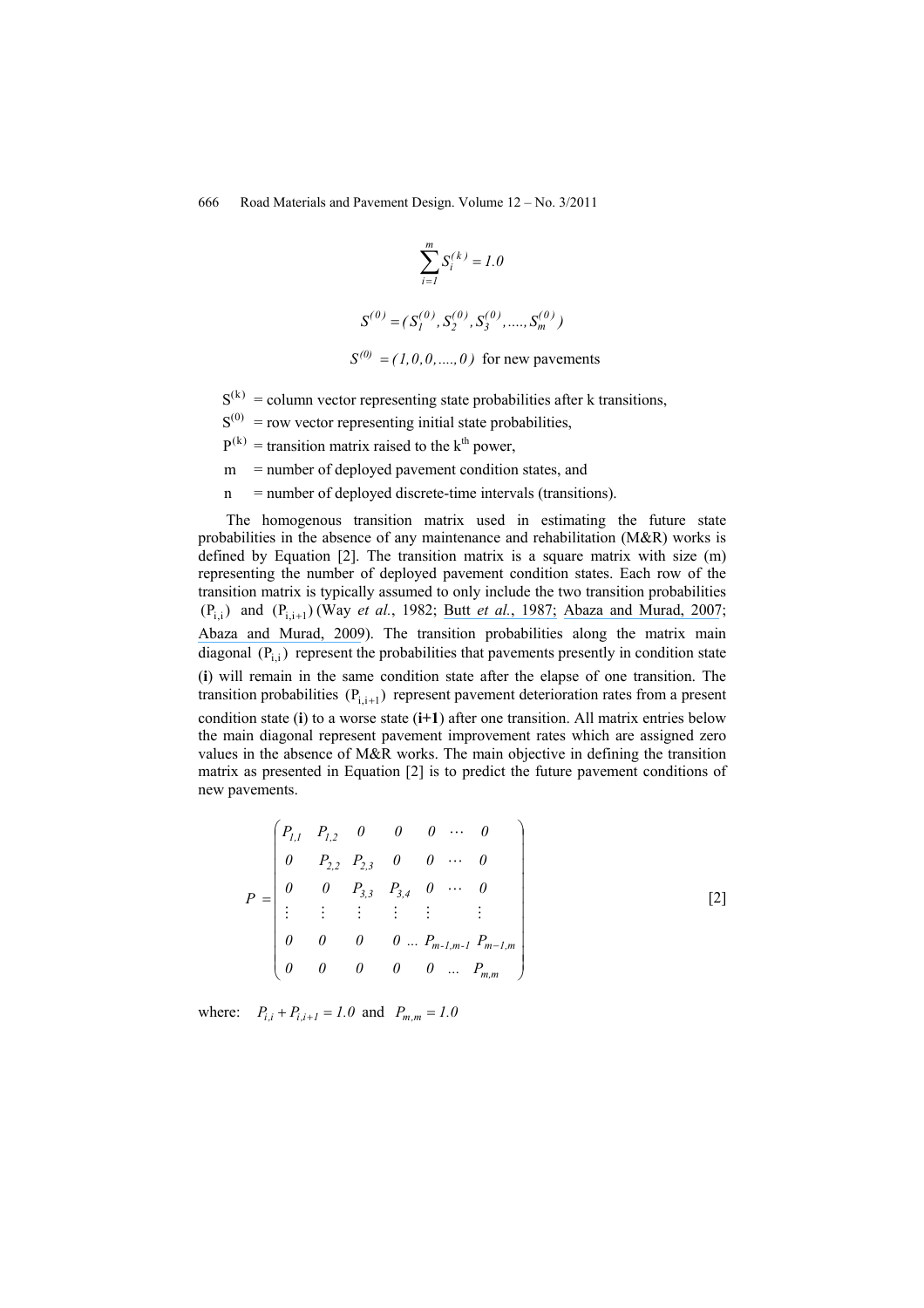The future pavement distress rating  $(DR^{(k)})$  for a particular pavement project can be estimated as defined in Equation [3]. The future state probabilities  $(S_i^{(k)})$  as determined from the Markov model are used as the main parameters for predicting the future pavement distress ratings. The pavement distress rating after k transitions  $(DR^{(k)})$  is estimated as the mean of a compound uniform probability density function defined using the future state probabilities  $(S_i^{(k)})$ . The i<sup>th</sup> future state probability represents a uniform probability density function with its ordinate being represented by  $(S_i^{(k)})$  and its random variable range defined using the lower and upper distress ratings (LDR<sub>i</sub>) and (UDR<sub>i</sub>), respectively. The state mean distress rating  $(B_i)$  is defined as the average of the lower and upper distress ratings used to define the pavement condition state (**i**) according to a deployed pavement distress indicator.

$$
DR^{(k)} = \sum_{i=1}^{m} B_i S_i^{(k)}
$$
 (k =0, 1, 2, ..., n) [3]

where:

$$
B_i = \frac{LDR_i + UDR_i}{2}
$$

$$
B_m \leq DR^{(k)} \leq B_l
$$



**Figure 1.** *A typical pavement distress rating predicted using stochastic modeling*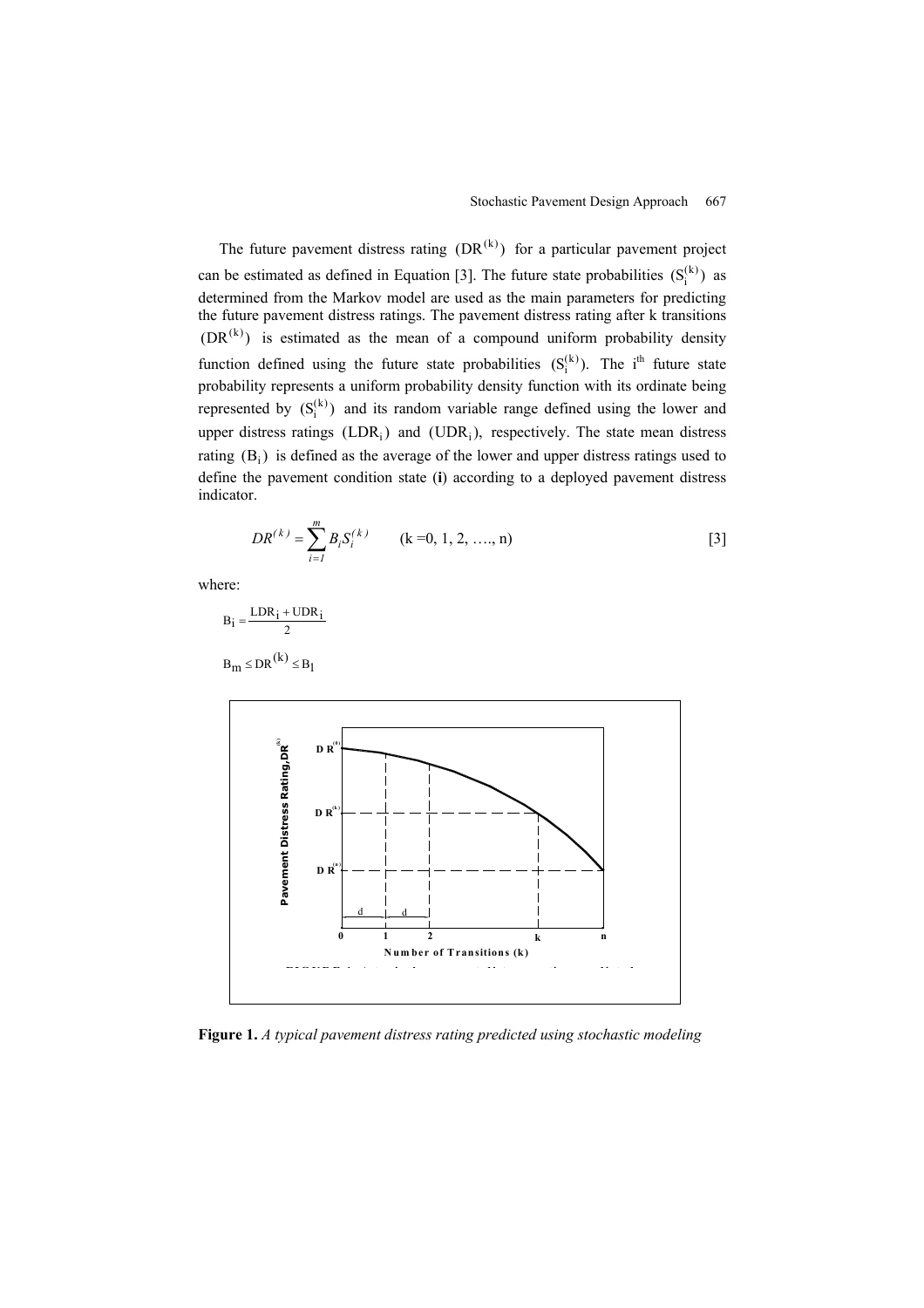The predicted distress ratings  $(DR^{(k)})$  can be used to construct a distinct performance curve for a particular pavement project as shown in Figure 1. The predicted distress ratings are plotted against the corresponding number of transitions (k) as shown or using the equivalent service time (t) in years obtained from multiplying the number of transitions (k) by the time interval length (d) in years. The length of time interval (transition) is typically taken to be equal to one or two years.

#### **3. Simplified approach for predicting pavement performance**

Abaza and Murad (2009) developed a simplified approach for estimating the transition matrix using only three transition probabilities. They include initial, middle, and terminal transition probabilities  $(P_{1,2})$ ,  $(P_{x,x+1})$ , and  $(P_{m-1,m})$ , respectively. Therefore, three transition probabilities are to be estimated from pavement distress assessment conducted on pavements in condition states (**1**), (**x**), and (**m-1**). The condition state (**x**) is selected to be the middle state between states **(1)** and (**m-1)**. Estimates of these three transition probabilities (deterioration rates) are required to approximate the remaining transition probabilities  $(P_{i,i+1})$  under the assumption of either uniformly increasing or uniformly decreasing deterioration rates. Typically, there are three distinct performance prediction models that can be derived from the transition matrix depending on the relationship among the deployed transition probabilities as described below ([Abaza and Murad, 2009](https://www.researchgate.net/publication/245562577_Predicting_Remaining_Strength_of_Flexible_Pavement_and_Overlay_Design_Thickness_with_Stochastic_Modeling?el=1_x_8&enrichId=rgreq-586e798f26b4d65e18ad21651c016afc-XXX&enrichSource=Y292ZXJQYWdlOzIzMjkwMDgxNjtBUzoxOTc1NDUyNzcwMzg2MDJAMTQyNDEwOTg3MjQzNQ==)).

#### **3.1.** *Increasing rate of deterioration model*

The first performance prediction model is represented by a polynomial with second degree as indicated by Equation [4]. The model for pavement distress rating  $(DR(t))$  at a service time (t) is obtained from fitting a second degree polynomial to the predicted performance curve shown in Figure 1. The second derivative for this model is negative indicating that the corresponding performance curve is concave upward. The model coefficients a, b, and c are constants obtained from curve fitting the predicted distress ratings  $(DR^{(k)})$  using either best fitting or regression techniques.

$$
DR(t) = -at^2 - bt + c \tag{4}
$$

The performance prediction model indicated by Equation [4] is associated with progressively increasing deterioration rates. This deterioration trend takes place when the initial transition probability  $(P_{12})$  is smaller than the middle transition probability  $(P_{x,x+1})$  which is in turn smaller than the terminal transition probability  $(P_{m-1,m})$ . It is not too unrealistic to assume that the deterioration rates associated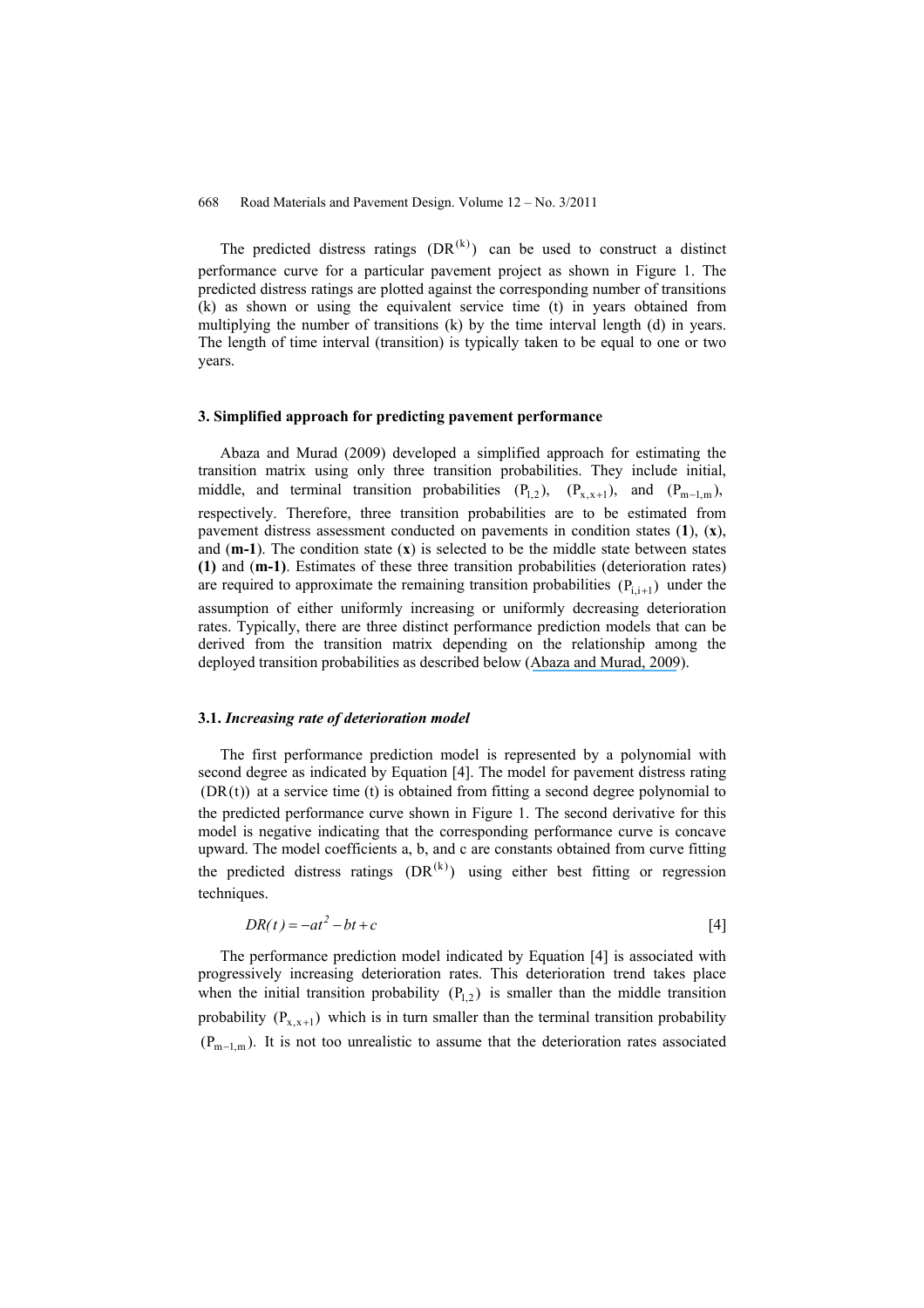with this model increase uniformly especially that the corresponding performance curve is parabolic in nature with consistently increasing slopes. Therefore, the transition probabilities  $(P_{i,i+1})$  are determined using Equation [5a] for condition states falling between (**2**) and (**x-1**) based on the assumption that deterioration rates uniformly increase from an initial value of  $(P_{1,2})$  to a terminal value of  $(P_{x,x+1})$ . Similarly, the transition probabilities associated with condition states falling between (**x+1**) and (**m-2**) are determined using Equation [5b] assuming that deterioration rates uniformly increase from an initial value of  $(P_{x.x+1})$  to a terminal value of  $(P_{m-1,m})$ .

$$
P_{i,i+1} = P_{1,2} + (i - 1) \left( \frac{P_{x,x+1} - P_{1,2}}{x - 1} \right) \qquad (i = 2, 3, \dots, x - 1)
$$
 [5a]

$$
P_{i,i+1} = P_{x,x+1} + (i - x) \left( \frac{P_{m-1,m} - P_{x,x+1}}{m - x - 1} \right) \qquad (i = x+1, x+2, \dots, m-2) \qquad [5b]
$$

where:  $P_{1,2} < P_{2,3} < ... < P_{x,x+1} < P_{x+1,x+2} < ... < P_{m-1,m}$ 

#### **3.2.** *Uniform rate of deterioration model*

The second type of deterioration models is associated with a uniform rate of deterioration as presented in Equation [6]. The corresponding prediction model takes on a linear form with coefficients b and c are determined from the predicted distress ratings  $(DR^{(k)})$ . The transition probabilities associated with this model are essentially the same. Therefore, the initial and terminal transition probabilities are sufficient to construct the corresponding project transition matrix.

$$
DR(t) = -bt + c \tag{6}
$$

where:  $P_{1,2} = P_{2,3} = P_{3,4} = \dots = P_{m-1,m}$ 

#### **3.3.** *Decreasing rate of deterioration model*

The third type prediction model is associated with progressively decreasing deterioration rates. The corresponding prediction model is a second degree polynomial as defined by Equation [7]. The second derivative for this model is positive indicating that the corresponding parabolic performance curve is concave downward with a consistently decreasing slope. Similarly, the model coefficients a, b, and c are to be estimated from the predicted distress ratings  $(DR^{(k)})$  using best fitting or regression techniques.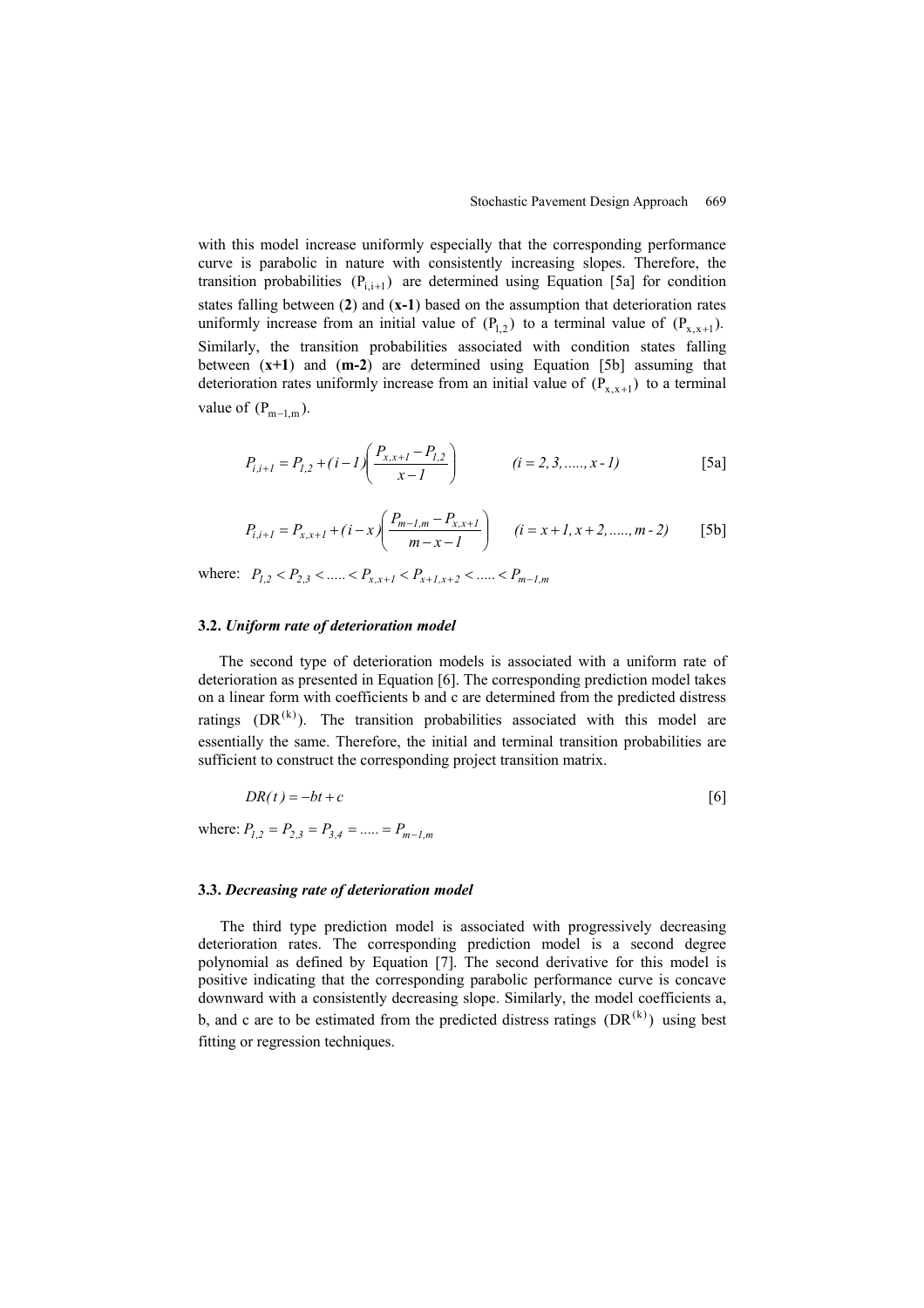Equation [7] may theoretically result in an increasing distress rating when (t) is greater than (b/2a) but that is not possible as applied in this paper. Equation [7] will be derived based on distress ratings predicted using the stochastic model (*i.e*., Equation [3]) wherein the predicted distress rating for a particular transition will be less than the value associated with the preceding transition as will be demonstrated by the three sample models provided in Figure 2. In this regard, Equation [7] will only be valid for a service life (t) that is less than or equal to the number of deployed transitions (n).

$$
DR(t) = at^2 - bt + c \tag{7}
$$

The prediction model indicated by Equation [7] requires progressively decreasing deterioration rates. This performance trend typically occurs when the initial transition probability  $(P_{12})$  is larger than the middle transition probability  $(P_{x,x+1})$  which is in turn larger than the terminal transition probability  $(P_{m-1,m})$ . Equation [8a] generates the transition probabilities  $(P_{i,i+1})$  for condition states falling between (**2**) and (**x-1**) based on the assumption that deterioration rates uniformly decrease from an initial value of  $(P_{1,2})$  to a terminal value of  $(P_{x,x+1})$ . Similarly, Equation [8b] yields the transition probabilities  $(P_{i,i+1})$  for condition states falling between (**x+1**) and (**m-2**) assuming that the deterioration rates uniformly decrease from an initial value of  $(P_{x.x+1})$  to a terminal value of  $(P_{m-1,m})$ .

$$
P_{i,i+1} = P_{1,2} - (i - 1) \left( \frac{P_{1,2} - P_{x,x+1}}{x - 1} \right) \qquad (i = 2, 3, \dots, x - 1)
$$
 [8a]

$$
P_{i,i+1} = P_{x,x+1} - (i - x) \left( \frac{P_{x,x+1} - P_{m-1,m}}{m - x - 1} \right) \qquad (i = x+1, x+2, \dots, m-2)
$$
 [8b]

where:  $P_{1,2} > P_{2,3} > .... > P_{x,x+1} > P_{x+1,x+2} > .... > P_{m-1,m}$ 

The transition probabilities  $(P_{i,i+1})$  can also be approximated using only the initial and terminal transition probabilities. In this case, the middle transition probability  $(P_{x,x+1})$  is estimated as the average of the initial and terminal transition probabilities. Then, Equations [5] and [8] are used as outlined to yield the remaining transition probabilities.

Figure 2 shows sample pavement performance curves (models) derived from only the initial and terminal transition probabilities using 10 condition states. The state mean distress ratings  $(B_i)$  are assumed to be 95, 85,..., 5 for condition states **1**, **2**, ..., **10**, respectively. The distress ratings,  $DR(t) = DR(k)$ , for each model are predicted using Equation [3] for 15 transitions ( $t = k = 0, 1, 2, \ldots, 15$ ) which results in 15 data points used in the construction of each performance curve shown in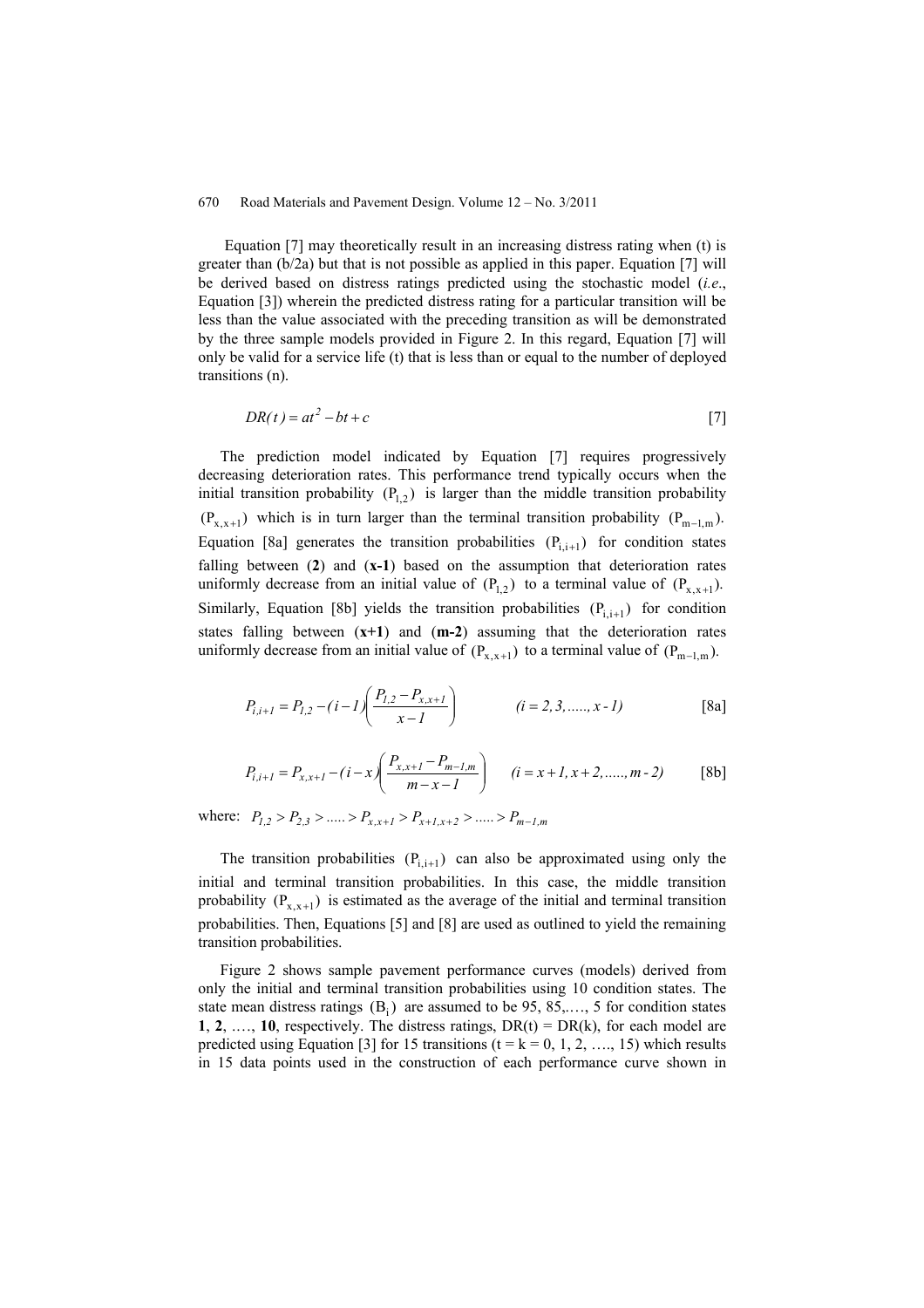Figure 2. Equations [4], [6] and [7] can easily be fitted to the corresponding curves shown in Figure 2 using best fitting or regression techniques. The performance curve for the concave-up model is derived using 0.2 and 0.9 initial and terminal transition probabilities, respectively. The straight-line performance curve is associated with 0.4 uniform transition probabilities. The performance curve for the concave-down model is generated using 0.8 and 0.1 initial and terminal transition probabilities, respectively. The deployed length of time interval (d) is one year which represents the transition length.



**Figure 2.** *Sample pavement deterioration models predicted using stochastic modeling*

#### **4. Pavement performance assessment**

The procedures typically used to assess pavement performance are either based on visual inspection of pavement defects or measurement of roadway roughness. Inspection of pavement defects typically requires selecting pavement sections that are small in length ranging from 10 to 50 m lane length. Each section is individually inspected and assigned a distress rating determined according to a specified formula. For example, Equation [9] estimates the Distress Rating (DR) for each pavement section based on the defect rating  $(d_i)$  and the corresponding assigned weight  $(w_i)$  to yield a section rating on a scale of 100 points (Garber and Hoel, 1996).

$$
DR = 100 - \sum_{i} w_i d_i
$$
 [9]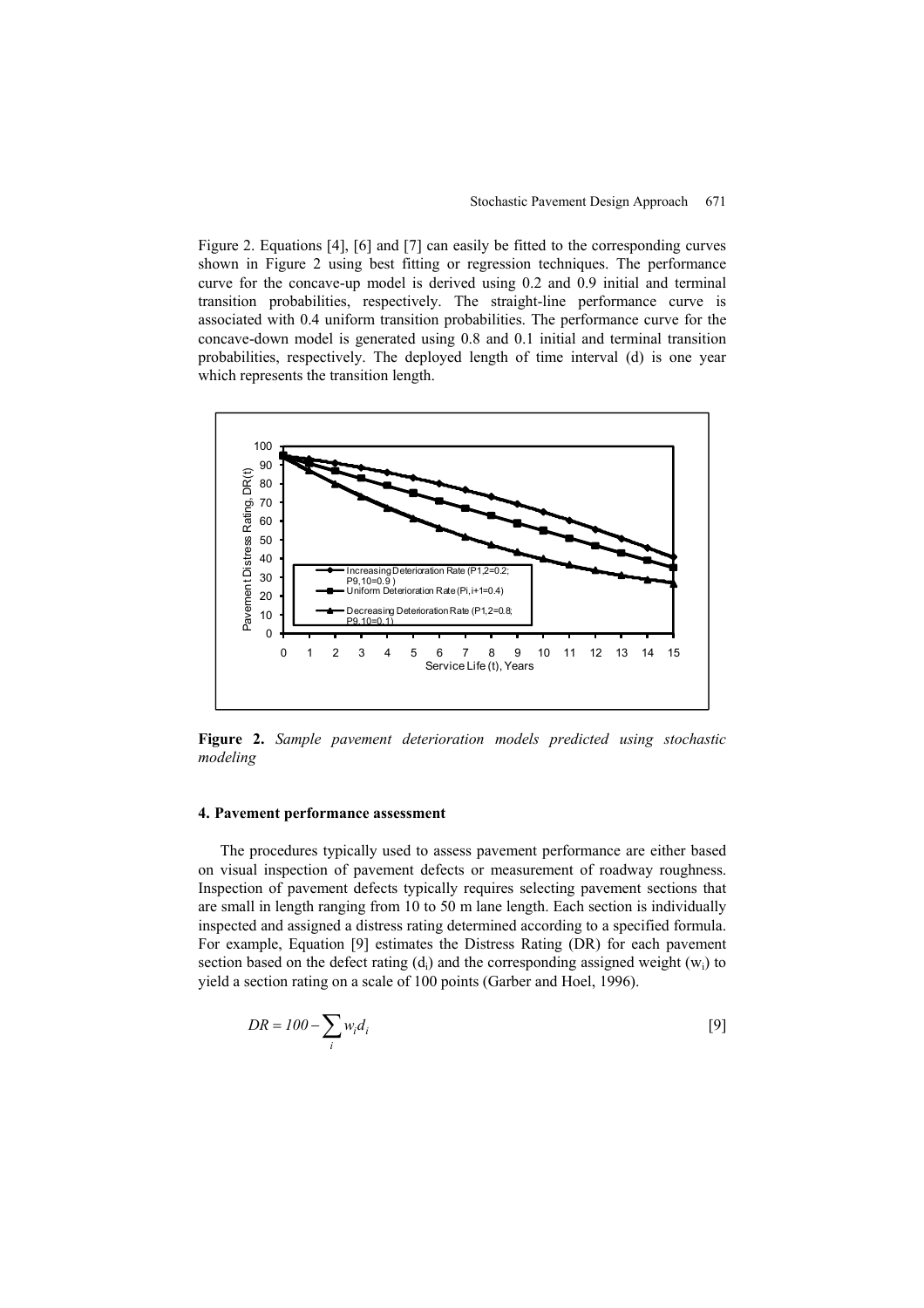Equation [10] was developed by Abaza and Murad (2009) to estimate the distress rating for a pavement section based merely on cracked and deformed areas. Equation [10] estimates the distress rating (DR) using the section surface area (A), cracked areas  $(A_c)$ , deformed areas  $(A_d)$ , cracking severity factor  $(F_c)$ , and deformation severity factor  $(F_d)$ . The severity factors are assumed 1, 2 and 3 for low, medium and high severity ratings, respectively. Equation [10] yields the section distress rating using a scale of 100 points. A defected pavement area can only be counted as cracked or deformed.

$$
DR = \left(\frac{3A - \sum F_c A_c - \sum F_d A_d}{3A}\right) \times 100
$$
\n<sup>(10)</sup>

where:  $\sum A_c + \sum A_d \leq A$ 

There are other procedures to assess pavement performance which use partially or totally the International Roughness Index (IRI). Several mathematical models have been developed to estimate the present serviceability index (PSI) from the roadway longitudinal roughness measurements (Paterson, 1986; Al-Omari and Darter, 1994). The present serviceability Index (PSI) is a well-known pavement condition indicator. It was used by AASHTO in all its empirical pavement design guides. For example, Equations [11] and [12] were developed by Paterson (1986), and Al-Omari and Darter (1994), respectively, to estimate the PSI from the IRI for asphalt pavement.

$$
PSI = 5e^{(-0.18IRI)} \tag{11}
$$

$$
PSI = 5e^{(-0.24IRI)} \tag{12}
$$

Equations [11] and [12] both have the same exponential form but the value of one of the two coefficients differs slightly.

#### **5. Estimation of transition probabilities**

The transition probabilities associated with the transition matrix presented in Equation [2] can be estimated using the pavement distress assessment outcomes. Two consecutive cycles of pavement distress assessment are required as a minimum to estimate the transition probabilities. The two cycles must be separated by a time interval that is equal to the length of one transition. The typical transition length is one or two years. The pavement distress assessment is used to estimate the state probabilities associated with each cycle. The state probabilities represent the proportions of pavement that exist in each condition state at the end of a specified time interval (transition). The pavement sections are assigned to the various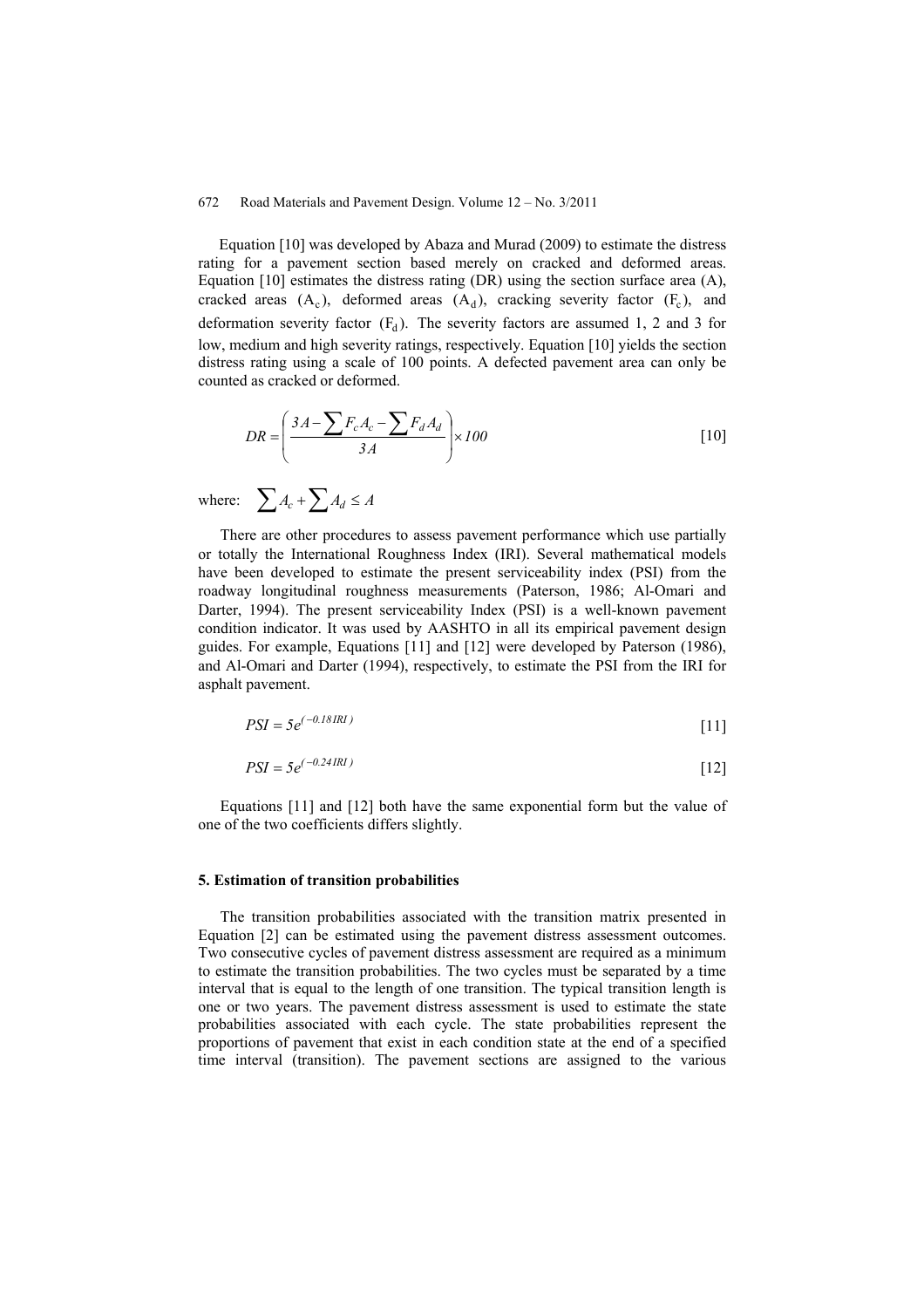condition states according to the section condition rating estimated as outlined in the previous section. The state probabilities  $(S_i^{(k)})$  at the  $k^{\text{th}}$  transition are estimated using Equation [13] based on the ratio of the number of pavement sections  $(N_i^{(k)})$ belonging to state (**i**) to the total number of sections existing in all deployed condition states for a given pavement project.

$$
S_i^{(k)} = \frac{N_i^{(k)}}{\sum_{i=1}^m N_i^{(k)}}
$$
 [13]

The transition probabilities can now be estimated from a "back-calculation" of the Markov model presented in Equation [1] using the state probabilities derived from two consecutive cycles of pavement distress assessment. The initial transition probability  $(P_{1,2})$  is obtained from multiplying the first-cycle state probability row vector  $(S_i^{(1)})$  by the first column in the transition matrix. The result of this multiplication product is equal to the state probability  $(S_1^{(2)})$  associated with state (1) at the end of the  $2<sup>nd</sup>$  transition (cycle). The initial transition probability is then derived as defined in Equation [14a]. The state probabilities required for using Equation [14a] can be replaced by their corresponding values as defined in Equation [13] to yield Equation [14b].

$$
P_{I,2} = \frac{S_I^{(1)} - S_I^{(2)}}{S_I^{(1)}}
$$
 [14a]

$$
P_{I,2} = \frac{N_I^{(1)} - N_I^{(2)}}{N_I^{(1)}}
$$
 [14b]

Similarly, the terminal transition probability  $(P_{m-1,m})$  is obtained from multiplying the first-cycle state probability row vector by the last column in the transition matrix. The result of this multiplication is equal to the second-cycle state probability  $(S_m^{(2)})$  associated with state  $(m)$ . The resulting terminal transition probability is as indicated by Equation [15a]. Similarly, the state probabilities used in Equation [15a] can be replaced by their corresponding values as obtained from Equation [13] to yield Equation [15b]. The other remaining transition probabilities can be derived in a similar way using a recursive approach. However, the initial and terminal transition probabilities are adequate to be used in estimating the other remaining transition probabilities as defined in Equations [5] and [8]. This implies less effort involved in conducting pavement distress assessment as Equations [14b] and [15b] only require the numbers of pavement sections  $(N_i^{(k)})$  belonging to three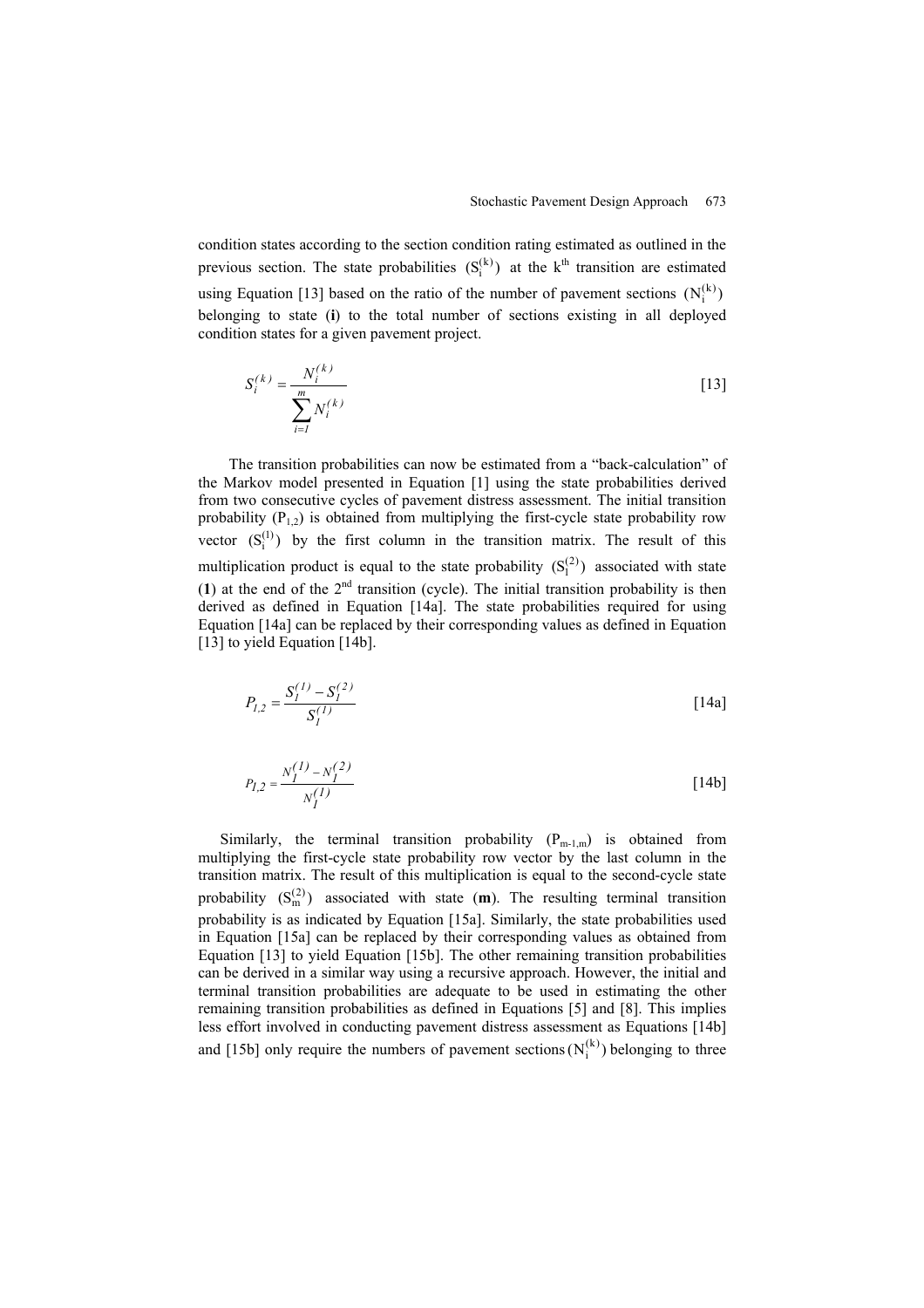condition states, namely, states **1**, **m-1,** and **m**. These numbers need to be obtained from conducting two consecutive cycles of pavement distress assessment.

$$
P_{m-l,m} = \frac{S_m^{(2)} - S_m^{(1)}}{S_{m-l}^{(1)}}
$$
 [15a]

$$
P_{m-1,m} = \frac{N_m^{(2)} - N_m^{(1)}}{N_{m-1}^{(1)}}
$$
 [15b]

Mishalani and Madanat (2002) have developed a probabilistic-based model to estimate the transition probabilities based on the time spent (duration) in a given condition state. Other researchers have developed methods which minimize the sum of residuals (errors) defined as the difference between the observed distress ratings and their corresponding predicted values obtained from the Markov model ([Butt](https://www.researchgate.net/publication/292009585_PAVEMENT_PERFORMANCE_PREDICTION_MODEL_USING_THE_MARKOV_PROCESS?el=1_x_8&enrichId=rgreq-586e798f26b4d65e18ad21651c016afc-XXX&enrichSource=Y292ZXJQYWdlOzIzMjkwMDgxNjtBUzoxOTc1NDUyNzcwMzg2MDJAMTQyNDEwOTg3MjQzNQ==) *et al.*[, 1987;](https://www.researchgate.net/publication/292009585_PAVEMENT_PERFORMANCE_PREDICTION_MODEL_USING_THE_MARKOV_PROCESS?el=1_x_8&enrichId=rgreq-586e798f26b4d65e18ad21651c016afc-XXX&enrichSource=Y292ZXJQYWdlOzIzMjkwMDgxNjtBUzoxOTc1NDUyNzcwMzg2MDJAMTQyNDEwOTg3MjQzNQ==) [Shahin, 1994;](https://www.researchgate.net/publication/291441507_Pavement_management_for_airports_roads_and_parking_lots_Second_edition?el=1_x_8&enrichId=rgreq-586e798f26b4d65e18ad21651c016afc-XXX&enrichSource=Y292ZXJQYWdlOzIzMjkwMDgxNjtBUzoxOTc1NDUyNzcwMzg2MDJAMTQyNDEwOTg3MjQzNQ==) [Ortiz-Garcia](https://www.researchgate.net/publication/245306912_Derivation_of_Transition_Probability_Matrices_for_Pavement_Deterioration_Modeling?el=1_x_8&enrichId=rgreq-586e798f26b4d65e18ad21651c016afc-XXX&enrichSource=Y292ZXJQYWdlOzIzMjkwMDgxNjtBUzoxOTc1NDUyNzcwMzg2MDJAMTQyNDEwOTg3MjQzNQ==) *et al.*, 2006). These methods are expected to yield reliable estimates of the transition probabilities provided that sufficient historical records of pavement distress are available.

#### **6. Stochastic approach for design of flexible pavement: a case study of low volume roads**

The empirical stochastic-based approach for the design of flexible pavement is presented using four major design factors which include the design ESAL, material characteristics, roadway drainage condition, and the initial and terminal transition probabilities. The use of the initial and terminal transition probabilities (deterioration rates) to better control the long-term pavement performance represents the main contribution of this paper to the field of pavement design. It is well documented in the literature that pavement performance is probabilistic rather than deterministic (Way *et al.*, 1982; Butt *et al.*[, 1987;](https://www.researchgate.net/publication/292009585_PAVEMENT_PERFORMANCE_PREDICTION_MODEL_USING_THE_MARKOV_PROCESS?el=1_x_8&enrichId=rgreq-586e798f26b4d65e18ad21651c016afc-XXX&enrichSource=Y292ZXJQYWdlOzIzMjkwMDgxNjtBUzoxOTc1NDUyNzcwMzg2MDJAMTQyNDEwOTg3MjQzNQ==) Li *et al.*[, 1996;](https://www.researchgate.net/publication/245557363_Reliability-Based_Processing_of_Markov_Chains_for_Modeling_Pavement_Network_Deterioration?el=1_x_8&enrichId=rgreq-586e798f26b4d65e18ad21651c016afc-XXX&enrichSource=Y292ZXJQYWdlOzIzMjkwMDgxNjtBUzoxOTc1NDUyNzcwMzg2MDJAMTQyNDEwOTg3MjQzNQ==) [Abaza and Murad,](https://www.researchgate.net/publication/239439123_Dynamic_Probabilistic_Approach_for_Long-Term_Pavement_Restoration_Program_with_Added_User_Cost?el=1_x_8&enrichId=rgreq-586e798f26b4d65e18ad21651c016afc-XXX&enrichSource=Y292ZXJQYWdlOzIzMjkwMDgxNjtBUzoxOTc1NDUyNzcwMzg2MDJAMTQyNDEwOTg3MjQzNQ==) [2007;](https://www.researchgate.net/publication/239439123_Dynamic_Probabilistic_Approach_for_Long-Term_Pavement_Restoration_Program_with_Added_User_Cost?el=1_x_8&enrichId=rgreq-586e798f26b4d65e18ad21651c016afc-XXX&enrichSource=Y292ZXJQYWdlOzIzMjkwMDgxNjtBUzoxOTc1NDUyNzcwMzg2MDJAMTQyNDEwOTg3MjQzNQ==) [Abaza and Murad, 2009](https://www.researchgate.net/publication/245562577_Predicting_Remaining_Strength_of_Flexible_Pavement_and_Overlay_Design_Thickness_with_Stochastic_Modeling?el=1_x_8&enrichId=rgreq-586e798f26b4d65e18ad21651c016afc-XXX&enrichSource=Y292ZXJQYWdlOzIzMjkwMDgxNjtBUzoxOTc1NDUyNzcwMzg2MDJAMTQyNDEwOTg3MjQzNQ==)). This provides the justification for using the empirical stochastic-based approach in the design of flexible pavement. In addition, sample empirical design models will be presented using two long-term performance indicators derived from the initial and terminal transition probabilities. These two long-term performance indicators include the area falling under the performance curve and the corresponding average distress rating.

The empirical stochastic-based approach will be presented using a sample of 12 village access roads selected from the northern districts of West Bank, Palestine. These roads were constructed under the administration of the Palestinian Authority during the period of 1997-1998 with international donor funding provided to assist the Palestinian people rebuilding their infrastructure system. The 12 roads to be investigated have been randomly selected from a larger sample of over fifty roads that were built during the same period. These roads are mainly two-lane low-volume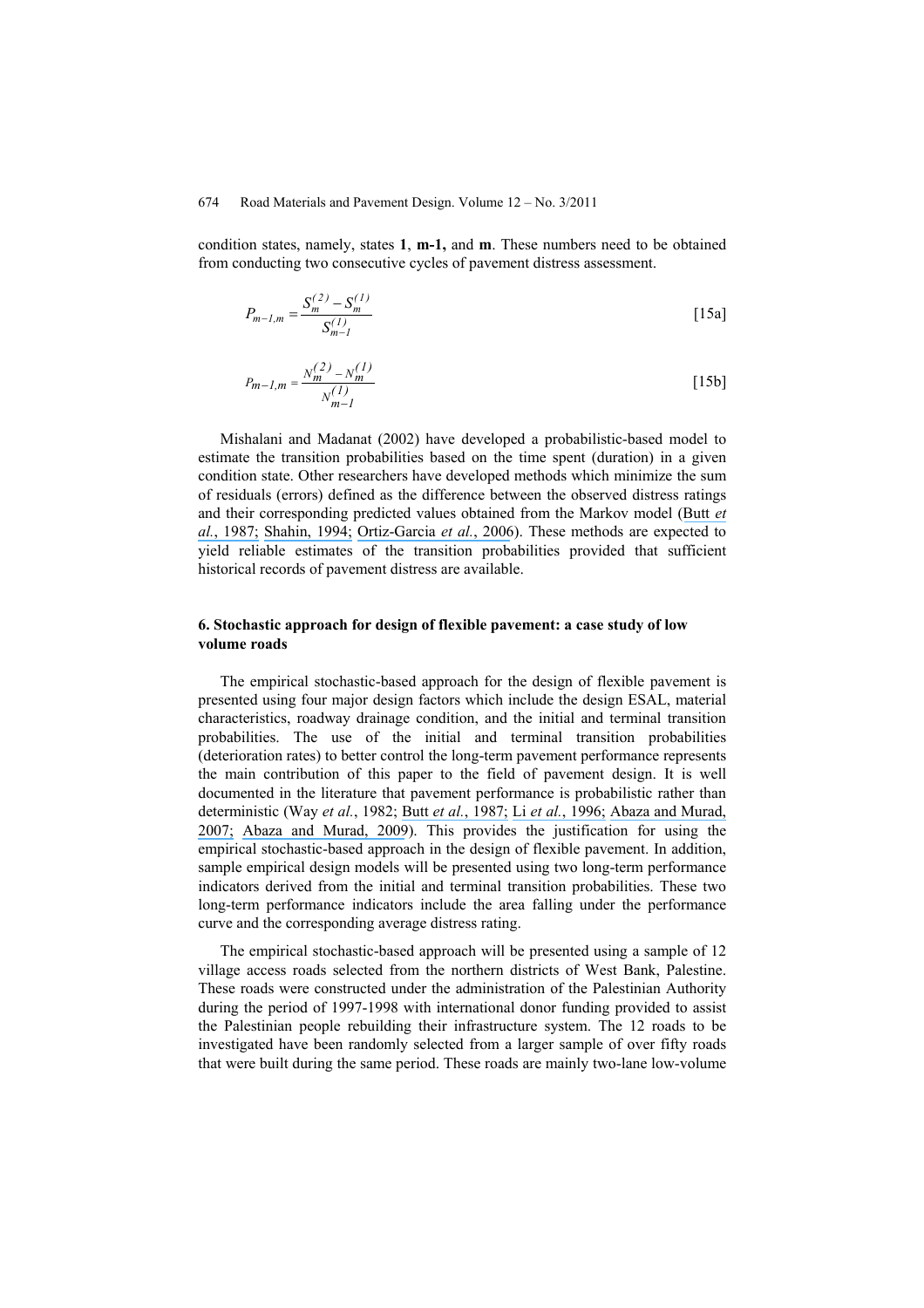rural roads with length ranging from 3 to 7 km and are used by local residents to reach the nearest main highways.

#### **6.1.** *Sample pavement performance prediction models*

A 10x10 transition matrix similar to the one outlined in Equation [2] has been used to represent the deterioration mechanism of each investigated roadway. The corresponding 10 condition states (m=10) are defined using equal 10 points distress rating (DR) range on a scale of 100 points with higher ratings indicating better pavements. Therefore, the DR ranges for states 1, 2,…., 10 are 100-90, 90-80,…, 10-0, respectively. Pavement sections of 10 m lane length and 3 m width were used in the distress assessment resulting in 30  $m<sup>2</sup>$  section surface area (A). The distress rating (DR) assigned to each pavement section has been estimated using Equation [10]. Sample distress rating calculations are provided in Table 1 for a selected number of pavement sections. The  $i<sup>th</sup>$  defected area  $(A<sub>i</sub>)$  within a particular pavement section is estimated as a rectangular area with length  $(L<sub>i</sub>)$  and width  $(W<sub>i</sub>)$ . A defected area can either be counted as cracked (C) or deformed (D) area with the corresponding severity factor  $(F_i)$  is assigned 1, 2 or 3 for low, medium or high severity rating, respectively.

Each surveyed pavement section is assigned to a pavement condition state based on its distress rating. The number of pavement sections  $(N_i^{(k)})$  assigned to each condition state is then determined considering two consecutive cycles of pavement distress assessment. The two cycles were separated by one-year time interval representing the length of the deployed transition. Table 2 provides the numbers of pavement sections needed to estimate the sample initial  $(P_{12})$  and terminal  $(P_{910})$ transition probabilities as defined in Equations [14b] and [15b], respectively.

The estimated initial  $(P_{1,2})$  and terminal  $(P_{9,10})$  transition probabilities are provided in Table 2 for the 12 roadways under investigation. Examination of the tabulated transition probabilities reveals that the increasing deterioration rate model as represented by Equation [5] is valid when the initial probability  $(P_{1,2})$  is smaller than the terminal probability  $(P_{9,10})$ . Similarly, the decreasing deterioration rate model as defined by Equation [8] is applicable when the initial probability  $(P_{1,2})$  is larger than the terminal probability  $(P_{q,10})$ . Then, the performance curves (models) are developed using the predicted distress ratings  $(DR<sup>(k)</sup>)$  determined for each roadway as indicated by Equation [3]. A terminal service life (T) of 20 years has been used which is equivalent to 20 transitions (n) as one discrete-time interval (d) is equal to 1 year.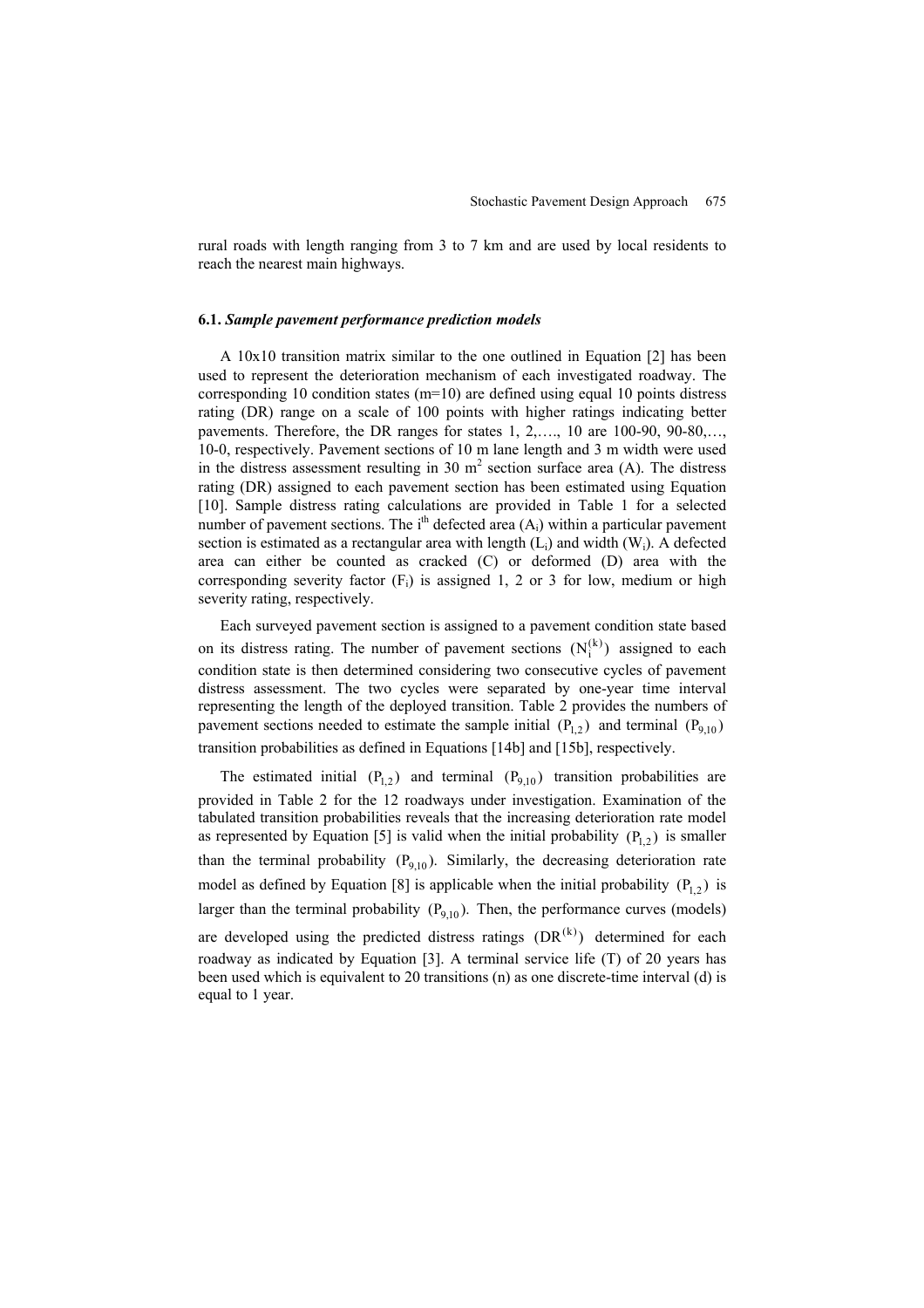| Station (m) |     | Defect        |          | <b>Distress</b>       |                            |                |                      |                |
|-------------|-----|---------------|----------|-----------------------|----------------------------|----------------|----------------------|----------------|
| From        | To  | type (i)      | $L_i(m)$ | W <sub>i</sub><br>(m) | $A_i$<br>(m <sup>2</sup> ) | $F_i$          | $\sum A_i F_i$<br>i. | Rating<br>(DR) |
| 90          | 100 | $\mathcal{C}$ | 9.45     | 3.00                  | 28.35                      | 3              | 85.05                | 5.50           |
|             |     | $\mathcal{C}$ | 1.40     | 2.55                  | 3.57                       | $\overline{2}$ |                      |                |
| 130         | 140 | C             | 1.05     | 1.65                  | 1.73                       | $\overline{2}$ | 12.70                | 85.89          |
|             |     | D             | 0.25     | 2.80                  | 0.70                       | 3              |                      |                |
| 230         | 240 | $\mathcal{C}$ | 8.00     | 3.00                  | 24.00                      | 3              | 73.82                | 17.98          |
|             |     | $\mathcal{C}$ | 1.65     | 0.55                  | 0.91                       | $\overline{2}$ |                      |                |
|             | 460 | $\mathcal{C}$ | 5.30     | 3.00                  | 15.90                      | 3              | 70.10                | 22.11          |
| 450         |     | D             | 2.25     | 2.40                  | 5.40                       | 3              |                      |                |
|             |     | D             | 0.90     | 1.25                  | 1.12                       | $\overline{2}$ |                      |                |
|             |     | $\mathcal{C}$ | 1.55     | 0.85                  | 1.32                       | 3              |                      |                |
|             | 700 | $\mathcal{C}$ | 2.85     | 1.15                  | 3.28                       | 1              | 5.88                 | 93.47          |
| 690         |     | D             | 1.30     | 1.00                  | 1.30                       | 2              |                      |                |
| 970         | 980 | $\mathcal{C}$ | 5.15     | 2.60                  | 13.39                      | 3              |                      |                |
|             |     | C             | 1.20     | 2.85                  | 3.42                       | $\overline{2}$ |                      | 28.06          |
|             |     | C             | 1.35     | 3.00                  | 4.05                       | 3              | 64.75                |                |
|             |     | D             | 0.85     | 0.75                  | 0.64                       | 1              |                      |                |
|             |     | D             | 1.50     | 1.10                  | 1.65                       | 3              |                      |                |

**Table 1.** *Sample pavement distress rating calculations*

The predicted pavement distress ratings have been used to generate two longterm performance indicators. The first long-term performance indicator is the area falling under the performance curve  $(A_{UPC})$  corresponding to 20 years service life. The larger the area under the performance curve, the better is the long-term performance of pavement ([Abaza and Abu-Eisheh, 2003;](https://www.researchgate.net/publication/270647394_An_Optimum_Design_Approach_for_Flexible_Pavements?el=1_x_8&enrichId=rgreq-586e798f26b4d65e18ad21651c016afc-XXX&enrichSource=Y292ZXJQYWdlOzIzMjkwMDgxNjtBUzoxOTc1NDUyNzcwMzg2MDJAMTQyNDEwOTg3MjQzNQ==) Huang, 2004; [Abaza,](https://www.researchgate.net/publication/245307051_Performance-Based_Models_for_Flexible_Pavement_Structural_Overlay_Design?el=1_x_8&enrichId=rgreq-586e798f26b4d65e18ad21651c016afc-XXX&enrichSource=Y292ZXJQYWdlOzIzMjkwMDgxNjtBUzoxOTc1NDUyNzcwMzg2MDJAMTQyNDEwOTg3MjQzNQ==) [2005](https://www.researchgate.net/publication/245307051_Performance-Based_Models_for_Flexible_Pavement_Structural_Overlay_Design?el=1_x_8&enrichId=rgreq-586e798f26b4d65e18ad21651c016afc-XXX&enrichSource=Y292ZXJQYWdlOzIzMjkwMDgxNjtBUzoxOTc1NDUyNzcwMzg2MDJAMTQyNDEwOTg3MjQzNQ==)). The area under the performance curve is determined from the predicted distress ratings (DR<sup>(k)</sup>) using the Trapezoidal rule as indicated by Equation [16]. The second long-term performance indicator is the project average distress rating (DR) estimated over the same deployed service life. Similarly, the higher the average distress rating, the better is the long-term performance of pavement. The project average distress rating is also determined from the predicted distress ratings as presented in Equation [17]. Table 3 provides the values of these two long-term performance indicators for the roadway sample under investigation.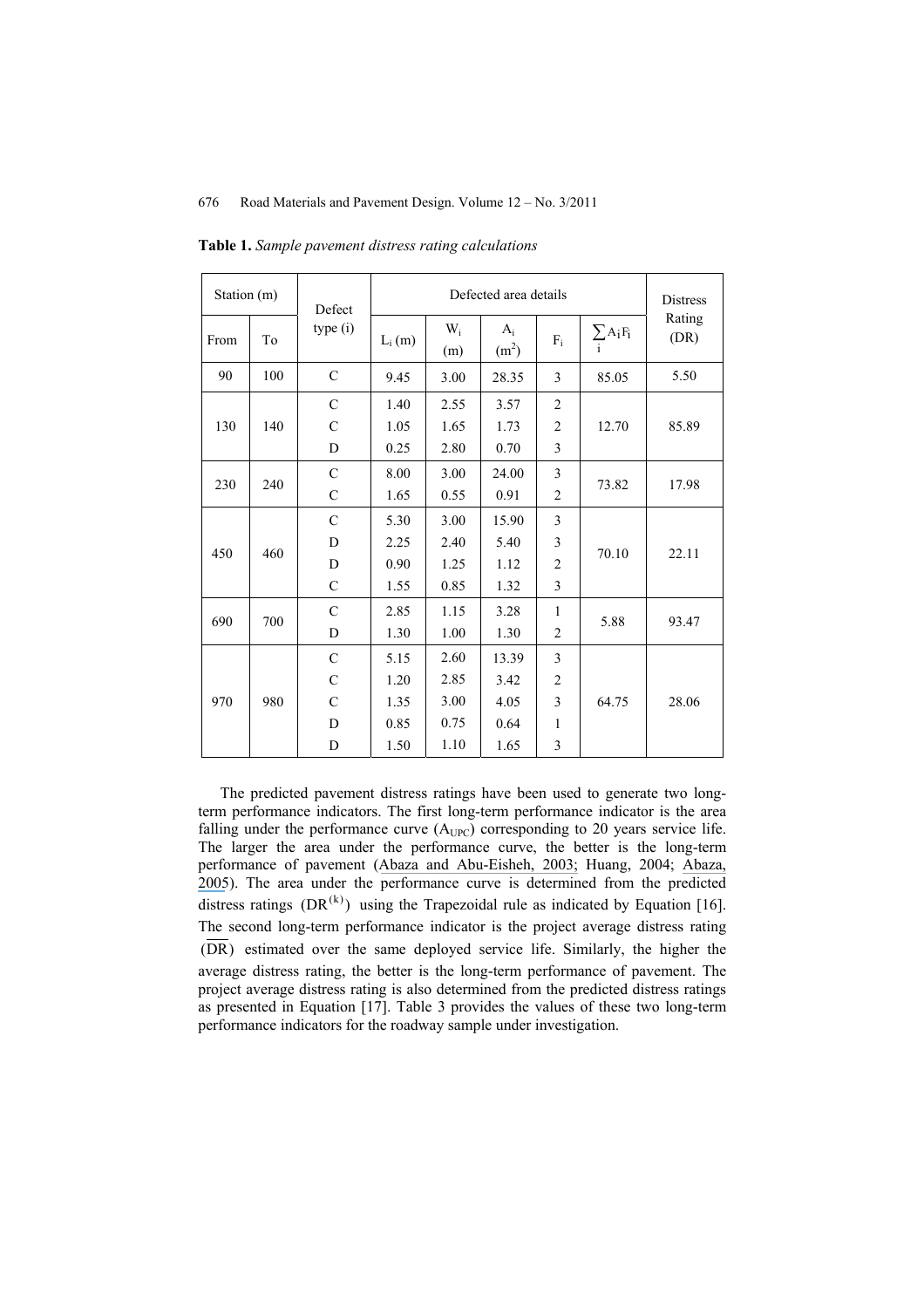| Road<br>No.    | $N_1^{(1)}$ | $N_1^{(2)}$ | $N_9^{(1)}$ | $N_{10}^{(1)}$ | $N_{10}^{(2)}$ | $P_{1,2}$ | $P_{9,10}$ |
|----------------|-------------|-------------|-------------|----------------|----------------|-----------|------------|
| $\mathbf{1}$   | 50          | 41          | 32          | 10             | 22             | 0.18      | 0.38       |
| $\overline{2}$ | 48          | 36          | 28          | 17             | 27             | 0.25      | 0.36       |
| 3              | 43          | 32          | 45          | 20             | 51             | 0.26      | 0.69       |
| $\overline{4}$ | 55          | 39          | 39          | 26             | 46             | 0.29      | 0.51       |
| 5              | 37          | 25          | 53          | 33             | $72\,$         | 0.32      | 0.74       |
| 6              | 40          | 26          | 71          | 16             | 38             | 0.35      | 0.31       |
| $\overline{7}$ | 34          | $21\,$      | 45          | 27             | 49             | 0.38      | 0.49       |
| 8              | 41          | 25          | 68          | 29             | 80             | 0.39      | 0.75       |
| 9              | 59          | 31          | 33          | 41             | 69             | 0.47      | 0.85       |
| 10             | 54          | 26          | 51          | 18             | 43             | 0.52      | 0.49       |
| 11             | 45          | 19          | 46          | $22\,$         | 46             | 0.58      | 0.52       |
| 12             | 66          | 24          | $32\,$      | 37             | 53             | 0.64      | 0.50       |

**Table 2.** *Estimation of sample initial and terminal transition probabilities*

$$
A_{UPC} = \frac{d}{2} \left( DR^{(0)} + DR^{(n)} + 2\sum_{j=1}^{n-1} DR^{(j)} \right)
$$
 [16]

$$
\frac{\sum_{j=0}^{n} DR^{(j)}}{n+1}
$$
 [17]

In addition, Table 3 provides the initial Distress Rating  $(DR<sub>o</sub>)$  and terminal Distress Rating  $(DR_t)$ . It can be concluded from Table 3 that the two outlined longterm performance indicators, namely  $(A_{UPC})$  and  $(\overline{DR})$ , are highly compatible whereas the initial and terminal distress ratings are totally incompatible. It can also be concluded that a good long-term pavement performance is generally associated with low initial and terminal transition probabilities. A good long-term pavement performance is also associated with high  $(A_{UPC})$  and  $(\overline{DR})$  values. Therefore, these two long-term performance indicators will be used in developing sample empirical stochastic-based models for the design of flexible pavement.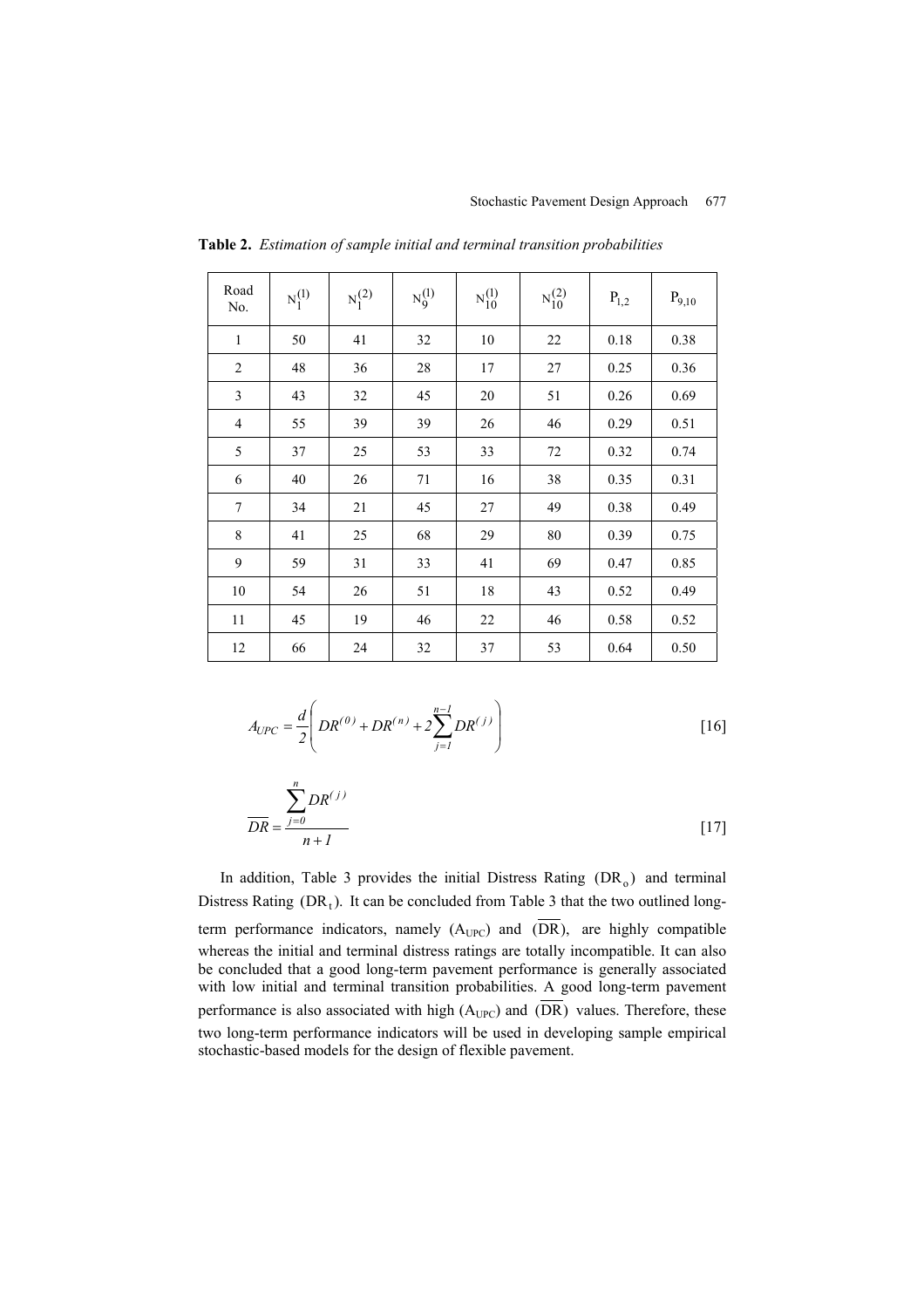| Road<br>No.    | $P_{1,2}$ | $P_{9,10}$ | $A_{\text{UPC}}$ | DR   | $DR_0$ | $DR_t$ |
|----------------|-----------|------------|------------------|------|--------|--------|
| 1              | 0.18      | 0.38       | 1473.4           | 73.6 | 95     | 48.9   |
| $\overline{2}$ | 0.25      | 0.36       | 1358.1           | 67.9 | 95     | 38.8   |
| 3              | 0.26      | 0.69       | 1191.8           | 59.5 | 95     | 20.2   |
| $\overline{4}$ | 0.29      | 0.51       | 1224.2           | 61.2 | 95     | 25.0   |
| 5              | 0.32      | 0.74       | 1066.7           | 53.4 | 95     | 12.6   |
| 6              | 0.35      | 0.31       | 1223.3           | 61.2 | 95     | 29.4   |
| 7              | 0.38      | 0.49       | 1083.4           | 54.2 | 95     | 16.2   |
| 8              | 0.39      | 0.75       | 956.6            | 48.0 | 95     | 8.3    |
| 9              | 0.47      | 0.85       | 828.7            | 41.9 | 95     | 5.6    |
| 10             | 0.52      | 0.49       | 919.6            | 46.3 | 95     | 9.1    |
| 11             | 0.58      | 0.52       | 855.4            | 43.2 | 95     | 7.1    |
| 12             | 0.64      | 0.50       | 812.0            | 41.1 | 95     | 6.5    |

**Table 3.** *Sample long-term pavement performance indicators*

#### **6.2.** *Sample empirical stochastic-based flexible pavement design models*

Table 4 provides the original design data for the roadway sample under investigation. The pavement structures associated with these roads were originally designed as two-layer flexible pavements using the Caltrans design method (Caltrans, 2008). The original design data includes the asphalt layer thickness  $(h_2)$ , granular-base layer thickness  $(h_b)$ , subgrade resistance value (R), and 80kN (18K) equivalent single axle load applications  $(W_{80})$ . Table 4 also provides a proposed design factor related to the roadway drainage condition. The indicated qualitative drainage condition rating is assigned according to the condition of the existing roadway drainage system, quality of roadway transverse and longitudinal profiles, and type of surrounding terrain (level, rolling, or mountainous).

It can be noticed from Table 4 that the R-value is highly correlated to the drainage condition rating. This is because the quality of the subgrade can be considered highly correlated to the surrounding terrain type wherein good quality subgrade is generally encountered underneath roads built in a mountainous topography and poor quality subgrade is usually prevailing under roads built in a level terrain. In addition, the developing countries don't typically spend much money on providing a good drainage system especially for low volume roads and rely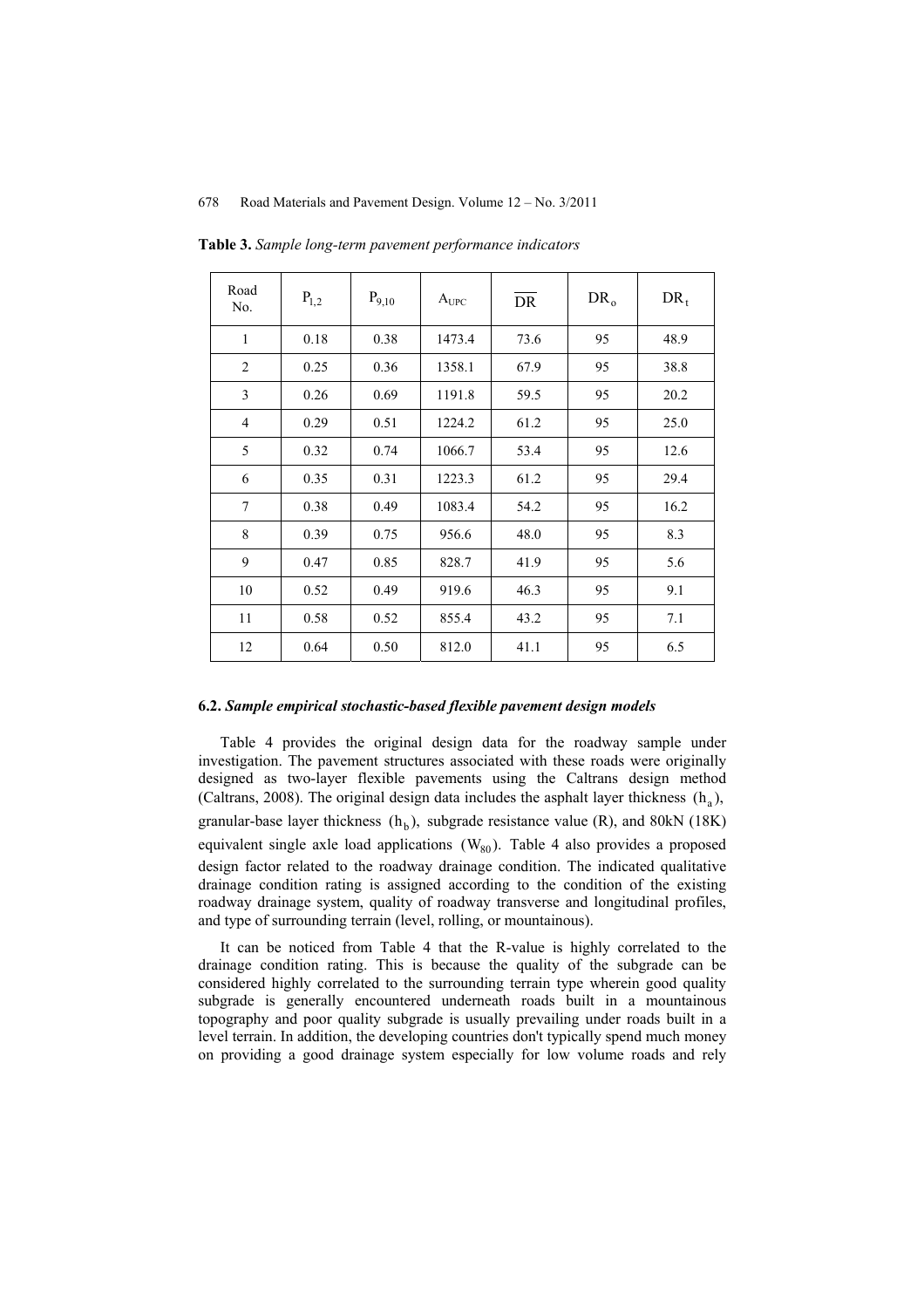mostly on the natural topography to help draining the roadway system. In this sense, the subgrade quality will also be highly correlated to the quality of the existing drainage system which is more efficient in a mountainous topography compared to a level one.

| Road<br>No.    | $P_{1,2}$ | $P_{9,10}$ | $h_a$<br>(cm) | h <sub>b</sub><br>(cm) | $h_{p}$<br>(cm) | $R-$<br>value | $\rm{W_{80}}$<br>$(x10^3)$ | Drainage<br>Condition |
|----------------|-----------|------------|---------------|------------------------|-----------------|---------------|----------------------------|-----------------------|
| $\mathbf{1}$   | 0.18      | 0.38       | 8             | 25                     | 33              | 46            | 470                        | Good                  |
| $\overline{2}$ | 0.25      | 0.36       | 8             | 25                     | 33              | 41            | 320                        | Good                  |
| 3              | 0.26      | 0.69       | 8             | 30                     | 38              | 30            | 350                        | Fair                  |
| $\overline{4}$ | 0.29      | 0.51       | 7             | 30                     | 37              | 27            | 180                        | Fair                  |
| 5              | 0.32      | 0.74       | 7             | 35                     | 42              | 24            | 250                        | Fair                  |
| 6              | 0.35      | 0.31       | 8             | 30                     | 38              | 40            | 520                        | Good                  |
| 7              | 0.38      | 0.49       | 8             | 35                     | 43              | 28            | 650                        | Fair                  |
| 8              | 0.39      | 0.75       | 8             | 40                     | 48              | 21            | 700                        | Fair                  |
| 9              | 0.47      | 0.85       | 9             | 45                     | 54              | 10            | 620                        | Poor                  |
| 10             | 0.52      | 0.49       | 8             | 35                     | 43              | 26            | 580                        | Fair                  |
| 11             | 0.58      | 0.52       | 9             | 40                     | 49              | 16            | 660                        | Poor                  |
| 12             | 0.64      | 0.50       | 9             | 45                     | 54              | 13            | 750                        | Poor                  |

**Table 4.** *Sample original flexible pavement design parameters*

The data provided in Tables 3 and 4 has been used in developing sample empirical stochastic-based models. The sample empirical models have been developed using regression techniques with nonlinear transformations. The first set of empirical predictive models is developed to estimate the initial and terminal transition probabilities from related design variables. Equation [18] predicts the initial transition probability  $(P_{12})$  using the four design variables presented in Table 4, namely, the total pavement thickness  $(h_p)$ , subgrade resistance value  $(R)$ , design ESAL  $(W_{80})$ , and drainage condition rating (D). The drainage condition rating (D) is assigned 1, 2 and 3 for good, fair and poor condition ratings, respectively. The generated predictive model is significant at 99.82% confidence level as the corresponding F-statistic is equal to 13.77. The variable coefficients are also significant at more than 94.86% as the t-statistics for the three coefficients are 2.25, 2.78 and 3.31. The model has 75.37% determination coefficient (R square) and 0.077 standard error of estimate.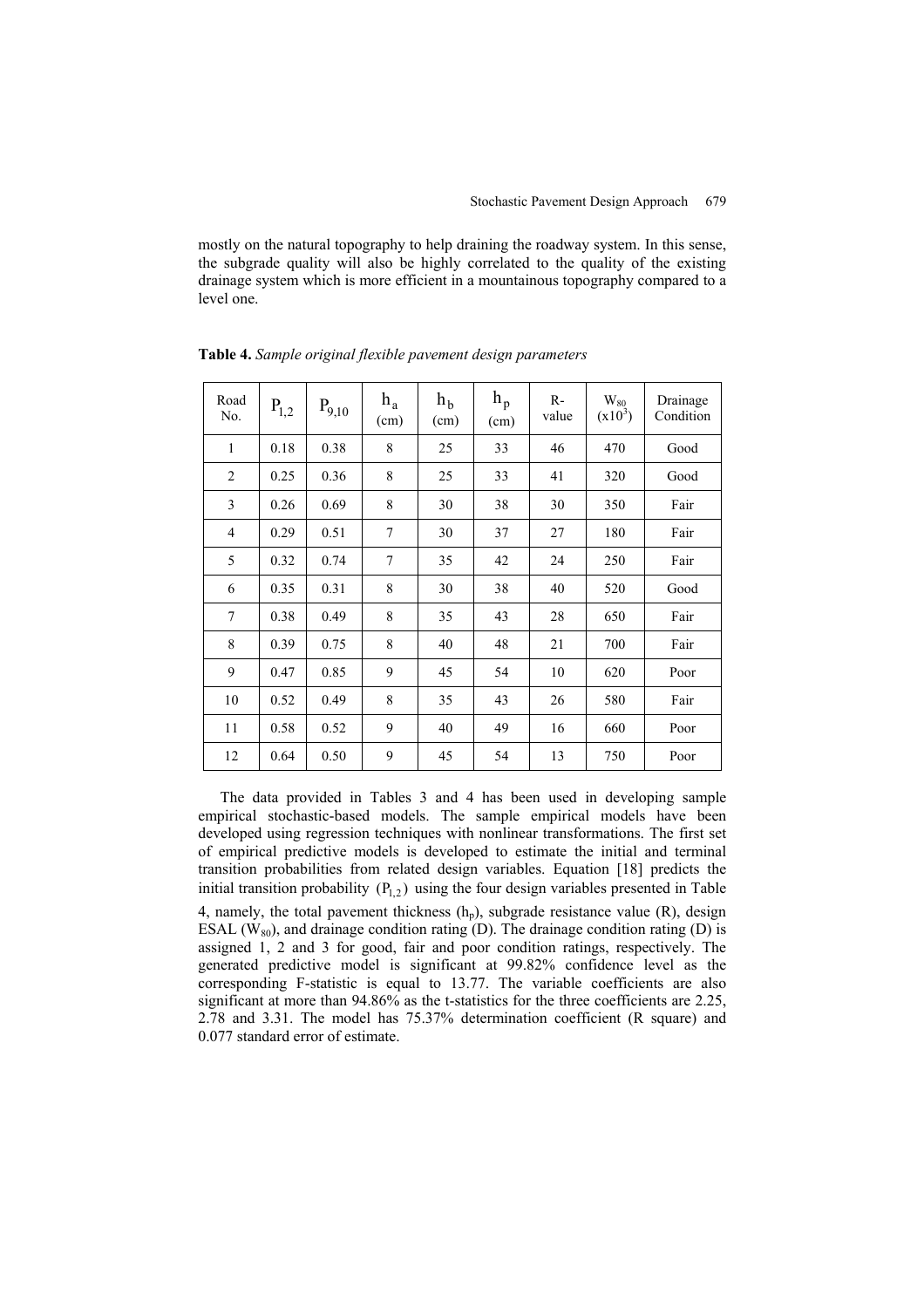$$
P_{1,2} = 0.424 + 0.017 \text{ Log} W_{80}^3 - 0.048 \text{ Log} \left(\frac{h_p R}{D}\right)^2 \tag{18}
$$

Equation [19] predicts the terminal transition probability  $(P_{9,10})$  using three design variables, namely, the total pavement thickness  $(h_n)$ , design ESAL (W<sub>80</sub>), and drainage condition rating (D). The developed model is significant at 97.87% confidence level as the model F-statistic is equal to 6.09. The variable coefficients are also significant at more than 94.69% as the corresponding t-statistics are 2.53, 3.16, and 2.23. The model has 57.51% determination coefficient (R square) and 0.098 standard error of estimate. Equations [18] and [19] provide a new empirical approach to predict the initial and terminal transition probabilities directly from related pavement design variables.

Log 
$$
P_{9,10} = -0.935 + 0.174 \sqrt{h_p} - 0.074 \left( Log \left( \frac{W_{80}}{\sqrt{D}} \right) \right)^2
$$
 [19]

The second set of empirical predictive models is developed to estimate the total pavement thickness  $(h_n)$  from related design variables including the stochastic-based design factors. Equation [20] predicts the total design thickness using five major design factors including the initial and terminal transition probabilities. The initial and terminal transition probabilities provide a new mechanism to control the longterm performance of pavement. The empirical predictive model presented in Equation [20] is significant at 99.99% confidence level as the corresponding Fstatistic is equal to 67.88. The variable coefficients are also significant at more than 97.52% as the t-statistics for the three coefficients are 4.31, 3.17, and 2.69. The model has 93.78% determination coefficient (R square) and 0.020 standard error of estimate.

$$
Log h_p = 1.186 + 0.37I\left(\sqrt{Log(W_{80}D^{1.5})}\right) - 0.072 Log\left(\frac{P_{9.10}R^2}{P_{1.2}}\right)
$$
 [20]

The two long-term performance indicators that are determined based on the initial and terminal transition probabilities have been also used in developing empirical predictive design models. Equation [21] is developed using four main design variables including the area under the performance curve  $(A_{UPC})$ . The area under the performance curve has replaced both the initial and terminal transition probabilities. The empirical model presented in Equation [21] is significant at 99.99% confidence level as the model F-statistic is equal to 103.79. The variable coefficients are also significant at more than 98.49% as the corresponding t-statistics are 5.43, 3.91 and 3.00. The model has 95.84% determination coefficient (R square) and 0.017 standard error of estimate.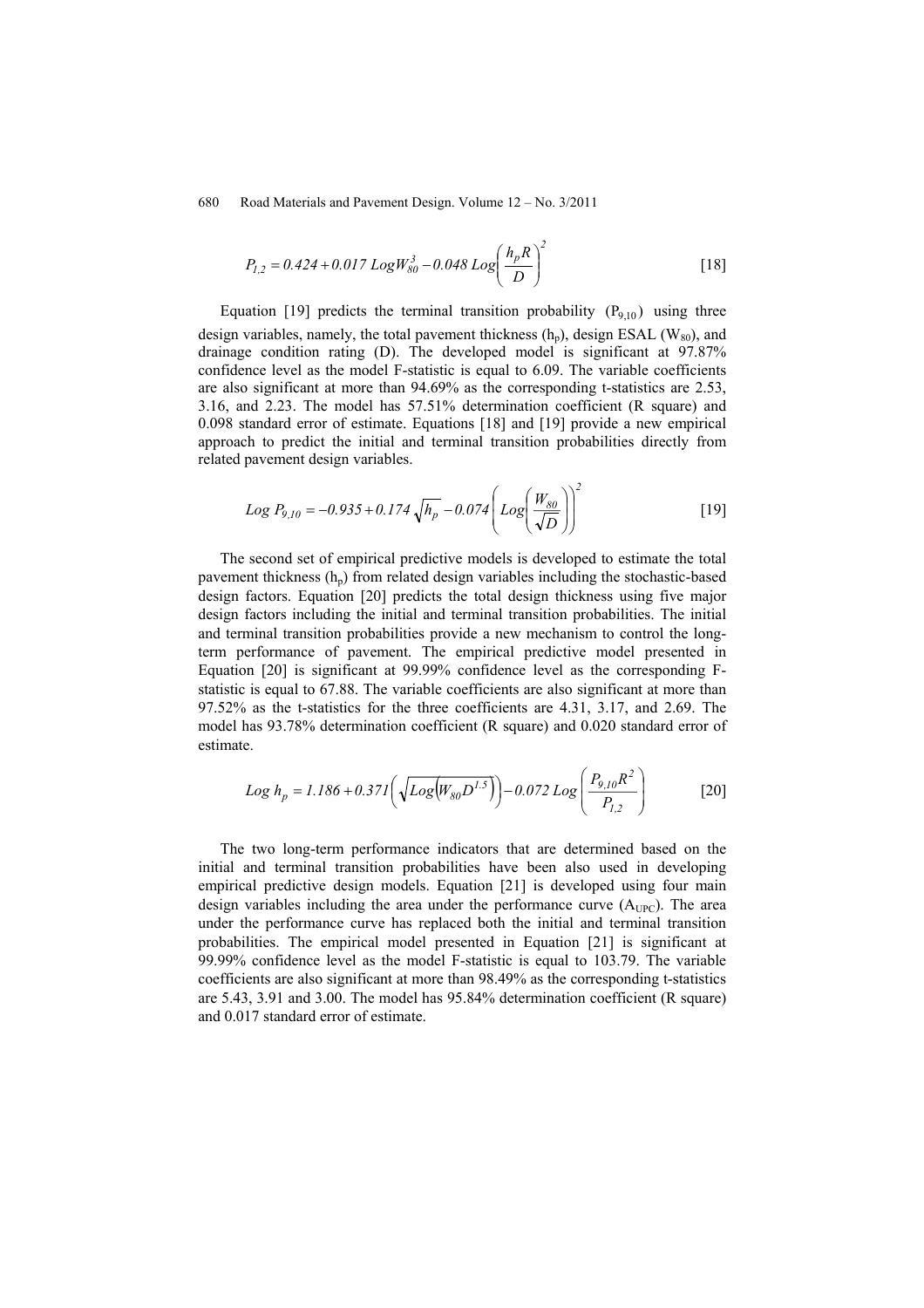$$
Log h_p = 1.607 - 0.087 Log (A_{UPC}R^2) + 0.299 (\sqrt{Log(W_{80}D^{1.5})})
$$
 [21]

Equation [22] presents the last sample empirical design model which is similar to the one indicated by Equation [21] except that the area under the performance curve  $(A_{UPC})$  is replaced by the project average distress rating (DR). Equations [21] and [22] are very much similar in format and are associated with similar statistics. Table 5 provides a summary of statistics for all presented sample predictive models. The strong similarity between Equation [21] and Equation [22] indicates that the two long-term performance indicators, namely,  $(A_{UPC})$  and  $(DR)$ , are highly compatible.

$$
Log h_p = 1.494 - 0.088 Log \left( \overline{DR}R^2 \right) + 0.300 \left( \sqrt{Log(W_{80}D^{1.5})} \right)
$$
 [22]

 The negative logarithmic term in Equations [21] and [22] contains the product of two parameters, namely, the area under the performance curve/average distress rating and the R-value raised to the second power. A higher area under the performance curve/average distress rating requires a higher pavement thickness whereas a higher R-value will result in a lower pavement thickness. Therefore, the two parameters used inside the negative logarithmic term have an inverse effect on pavement thickness which means that the negative sign associated with the logarithmic term is based on the net impact of the two parameters. A higher R-value will also help provide a larger area under the performance curve/average distress rating considering the same pavement thickness.

The deployed long-term performance indicators are directly related to the initial and terminal transition probabilities as evidenced from Table 3. Therefore, sample empirical models can be developed to predict the two long-term performance indicators using only the initial and terminal transition probabilities as indicated by Equations [23] and [24]. Equations [23] and [24] are both linear in form and are associated with highly significant statistics as provided in Table 5. The designer can estimate the long-term performance indicators from Equations [23] and [24] using desired initial and terminal transition probabilities. The estimated long-term performance indicators can then be used to obtain the required total pavement thickness from Equations [21] and [22]. Alternatively, Equation [20] can be directly solved for the total pavement thickness using desired initial and terminal transition probabilities.

$$
A_{UPC} = 1860.35 - 1298.30 P_{1,2} - 503.79 P_{9,10}
$$
 [23]

$$
DR = 92.52 - 63.51 P_{1,2} - 25.02 P_{9,10}
$$
 [24]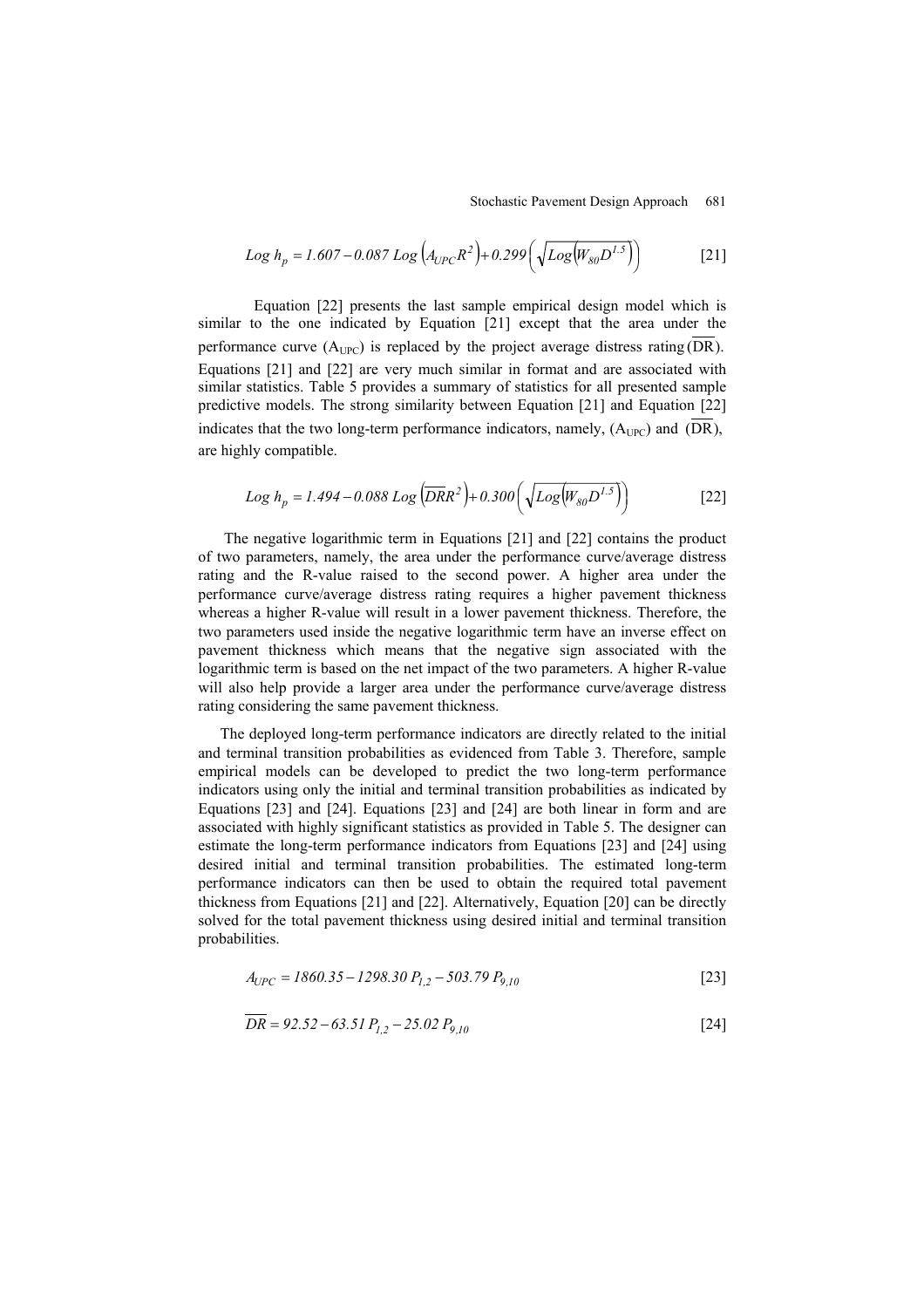| Predictive<br>Model | Model<br>R-Square | Model<br>Standard<br>Error | Model<br>F-Statistic      | Model<br>Coefficients              | Coefficient<br>t-Statistic | Confidence<br>Level        |
|---------------------|-------------------|----------------------------|---------------------------|------------------------------------|----------------------------|----------------------------|
| Equation<br>[18]    | 75.37%            | 0.077                      | 13.77<br>$(99.82\%)^{\#}$ | 0.424<br>0.017<br>$-0.048$         | 2.25<br>2.78<br>3.31       | 94.86%<br>97.87%<br>99.10% |
| Equation<br>$[19]$  | 57.51%            | 0.098                      | 6.09<br>(97.87%)          | $-0.935$<br>0.174<br>$-0.074$      | 2.53<br>3.16<br>2.23       | 96.78%<br>98.84%<br>94.69% |
| Equation<br>[20]    | 93.78%            | 0.020                      | 67.88<br>$(99.99\%)$      | 1.186<br>0.371<br>$-0.072$         | 4.31<br>3.17<br>2.69       | 99.80%<br>98.86%<br>97.52% |
| Equation<br>[21]    | 95.84%            | 0.017                      | 103.79<br>$(99.99\%)$     | 1.607<br>$-0.087$<br>0.299         | 5.43<br>3.91<br>3.00       | 99.96%<br>99.64%<br>98.49% |
| Equation<br>$[22]$  | 95.84%            | 0.017                      | 103.70<br>$(99.99\%)$     | 1.494<br>$-0.088$<br>0.300         | 5.57<br>3.91<br>3.01       | 99.96%<br>99.64%<br>98.52% |
| Equation<br>$[23]$  | 98.85%            | 25.61                      | 386.19<br>$(99.99\%)$     | 1860.35<br>$-1298.30$<br>$-503.79$ | 59.68<br>23.41<br>10.99    | 99.99%<br>99.99%<br>99.99% |
| Equation<br>$[24]$  | 98.76%            | 1.31                       | 357.81<br>$(99.99\%)$     | 92.52<br>$-63.51$<br>$-25.02$      | 58.21<br>22.45<br>10.71    | 99.99%<br>99.99%<br>99.99% |
| Equation<br>$[25]$  | 94.20%            | 0.023                      | 73.06<br>$(99.99\%)$      | 1.701<br>$-0.124$<br>0.320         | 4.48<br>4.73<br>2.25       | 99.85%<br>99.89%<br>94.89% |

**Table 5.** *Summary of statistics for sample empirical predictive models*

# F-Statistic Confidence Level.

In addition, sample empirical design models similar to those developed to predict the total pavement thickness can be generated to yield the granular-base layer thickness  $(h<sub>b</sub>)$ . Equation [25] provides a sample empirical model to predict the granular-base layer thickness from related design variables including the area under the performance curve. The statistics for Equation [25] are highly significant as provided in Table 5. The asphalt layer thickness (h<sub>a</sub>) is then estimated as the difference between the total pavement thickness  $(h_p)$  and the granular-base layer thickness  $(h<sub>b</sub>)$ . Alternatively, minimum asphalt layer thickness can be used as typically required for low volume roads with light traffic loading.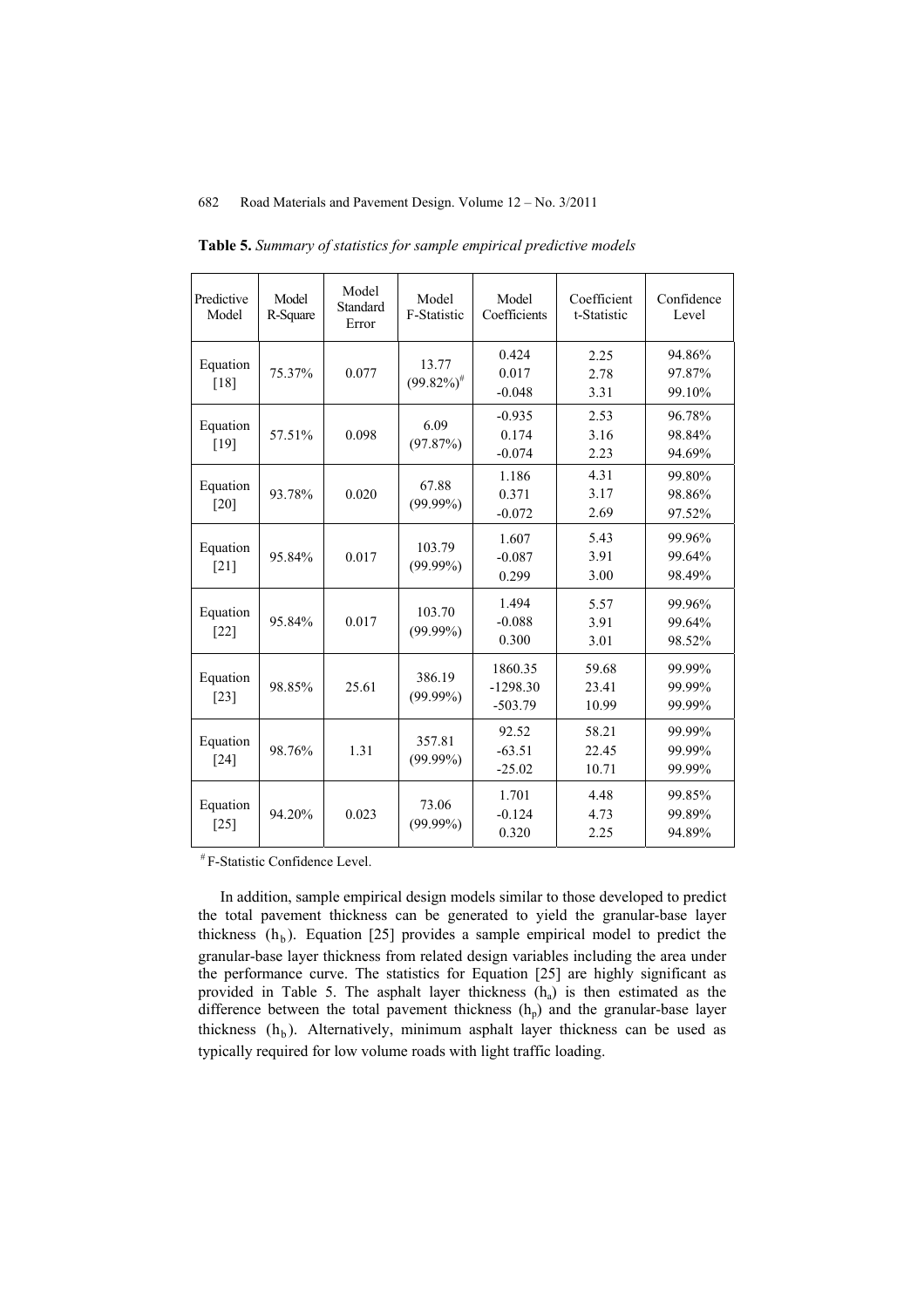$$
Log h_b = 1.701 - 0.124 Log (A_{UPC}R^2) + 0.320 (\sqrt{Log(W_{80}D)})
$$
\n<sup>(25)</sup>

The presented sample empirical models are mainly developed to introduce the stochastic-based approach for the design of flexible pavement. The presented sample empirical models are developed using a limited sample of low volume roadways due to the time and effort involved in conducting the pavement distress assessment in two separate survey cycles. However, it is believed that the presented stochasticbased approach can help pavement designers save time and money once empirical design models become available. Empirical predictive models can then be applied to pavement design conditions similar to those used in their development. Predictive design models should be developed for a family of pavements with similar traffic and climate conditions just the same way as in the case of performance prediction models.

#### **7. Conclusions and recommendations**

An empirical stochastic-based approach has been presented for the design of flexible pavement. The presented empirical approach deploys the same typical design factors but it includes new stochastic-based design factors that can provide an effective control-mechanism for the highly desirable long-term pavement performance. The new design factors mainly include the project initial and terminal transition probabilities which are stochastically estimated from historical records of pavement distress. Two survey cycles of pavement distress are required as a minimum to obtain estimates of the transition probabilities using a "backcalculation" of the Markov model. The estimated initial and terminal transition probabilities have been exclusively used to predict the future pavement distress ratings using the Markov model for a given service life. The predicted distress ratings are then used to yield two long-term performance indicators, namely the area under the performance curve and the corresponding average distress rating, which are in turn used as new stochastic-based design factors. The new deployed stochastic-based design factors will provide the designer with new design alternatives that can better control the long-term performance of pavement, thus, resulting in substantial savings to roadway users.

The sample empirical predictive models are mainly developed to demonstrate the potential use of the proposed stochastic-based approach in the design of flexible pavement. The presented sample empirical models have all statistically indicated the substantial significance of the new deployed stochastic-based design factors. In particular, the models incorporating the two long-term performance indicators, namely the area under the performance curve and the corresponding average distress rating, have resulted in the highest levels of confidence. These two long-term performance indicators have straightforward interpretation and can be easily used by pavement designers. The development of similar empirical models only requires two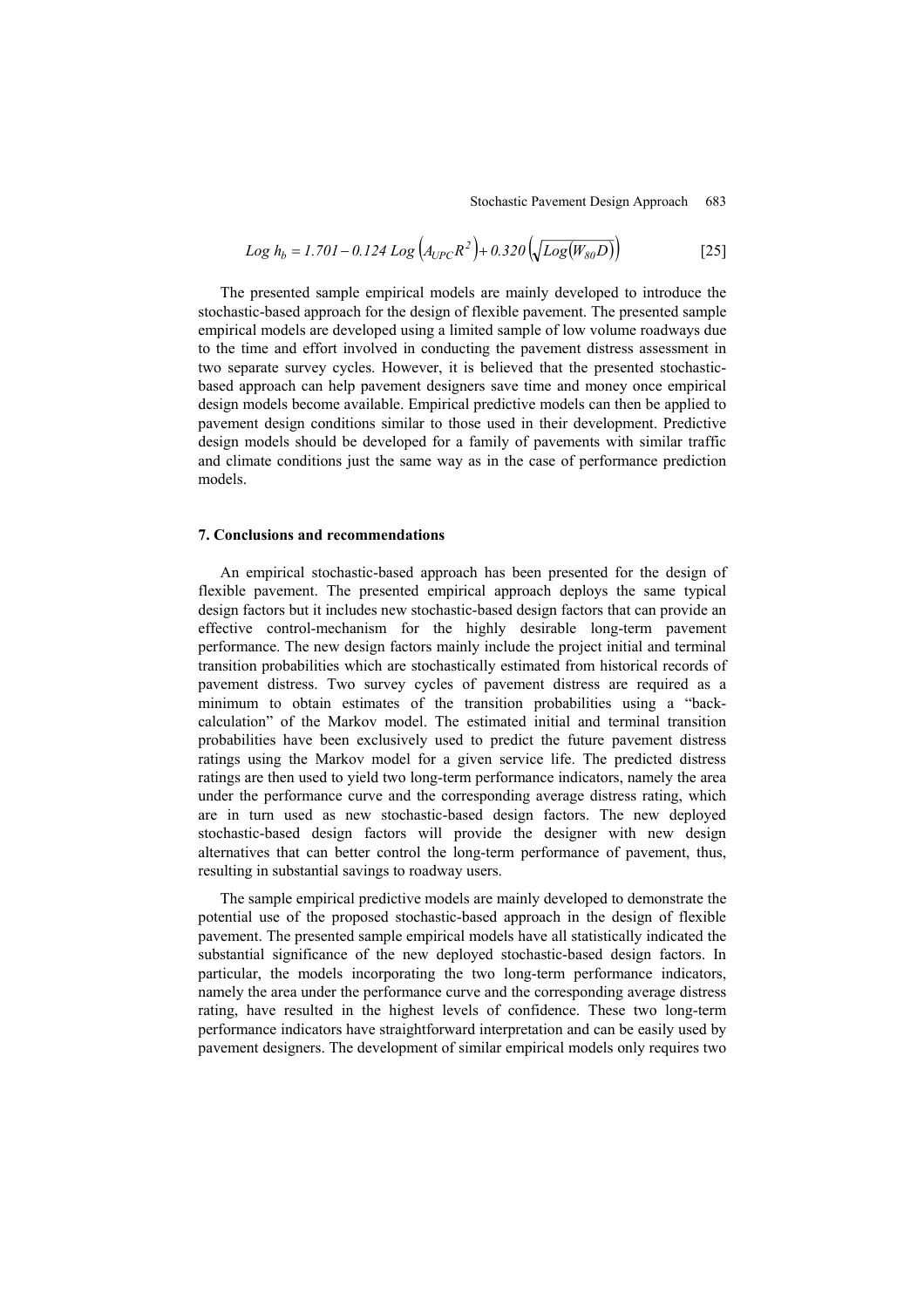cycles of pavement distress assessment and the original pavement design data. Most highway agencies have established databases for storing pavement distress records and pavement design data to be mainly used in pavement management applications. These databases can now be retrieved to develop empirical stochastic-based design models for flexible pavement using the approach presented in this paper. The presented sample predictive models are mainly developed for low volume roads in a developing country with moderate climate. Therefore, it is recommended that different sets of empirical design models be established for roadway classes with different traffic loading and climate conditions. The stochastic approach is expected to provide the highway agencies with predictive design models that can better suit their local conditions.

#### **8. Bibliography**

- [Abaza K., Abu-Eisheh S., "An Optimum Design Approach for Flexible Pavement",](https://www.researchgate.net/publication/270647394_An_Optimum_Design_Approach_for_Flexible_Pavements?el=1_x_8&enrichId=rgreq-586e798f26b4d65e18ad21651c016afc-XXX&enrichSource=Y292ZXJQYWdlOzIzMjkwMDgxNjtBUzoxOTc1NDUyNzcwMzg2MDJAMTQyNDEwOTg3MjQzNQ==) *[International Journal of Pavement Engineering](https://www.researchgate.net/publication/270647394_An_Optimum_Design_Approach_for_Flexible_Pavements?el=1_x_8&enrichId=rgreq-586e798f26b4d65e18ad21651c016afc-XXX&enrichSource=Y292ZXJQYWdlOzIzMjkwMDgxNjtBUzoxOTc1NDUyNzcwMzg2MDJAMTQyNDEwOTg3MjQzNQ==)*, Vol. 4, No.1, 2003, p. 1-11.
- [Abaza K., "Performance-Based Models for Flexible Pavement Structural Overlay Design",](https://www.researchgate.net/publication/245307051_Performance-Based_Models_for_Flexible_Pavement_Structural_Overlay_Design?el=1_x_8&enrichId=rgreq-586e798f26b4d65e18ad21651c016afc-XXX&enrichSource=Y292ZXJQYWdlOzIzMjkwMDgxNjtBUzoxOTc1NDUyNzcwMzg2MDJAMTQyNDEwOTg3MjQzNQ==) *[Journal of Transportation Engineering](https://www.researchgate.net/publication/245307051_Performance-Based_Models_for_Flexible_Pavement_Structural_Overlay_Design?el=1_x_8&enrichId=rgreq-586e798f26b4d65e18ad21651c016afc-XXX&enrichSource=Y292ZXJQYWdlOzIzMjkwMDgxNjtBUzoxOTc1NDUyNzcwMzg2MDJAMTQyNDEwOTg3MjQzNQ==)*, Vol. 131, No. 2, 2005, p. 149-159.
- [Abaza K., Murad M., "Dynamic Probabilistic Approach for Long-term Pavement Restoration](https://www.researchgate.net/publication/239439123_Dynamic_Probabilistic_Approach_for_Long-Term_Pavement_Restoration_Program_with_Added_User_Cost?el=1_x_8&enrichId=rgreq-586e798f26b4d65e18ad21651c016afc-XXX&enrichSource=Y292ZXJQYWdlOzIzMjkwMDgxNjtBUzoxOTc1NDUyNzcwMzg2MDJAMTQyNDEwOTg3MjQzNQ==) [Program with Added User Cost",](https://www.researchgate.net/publication/239439123_Dynamic_Probabilistic_Approach_for_Long-Term_Pavement_Restoration_Program_with_Added_User_Cost?el=1_x_8&enrichId=rgreq-586e798f26b4d65e18ad21651c016afc-XXX&enrichSource=Y292ZXJQYWdlOzIzMjkwMDgxNjtBUzoxOTc1NDUyNzcwMzg2MDJAMTQyNDEwOTg3MjQzNQ==) *Transportation Research Record,* Record No. 1990, [2007, p. 48-56.](https://www.researchgate.net/publication/239439123_Dynamic_Probabilistic_Approach_for_Long-Term_Pavement_Restoration_Program_with_Added_User_Cost?el=1_x_8&enrichId=rgreq-586e798f26b4d65e18ad21651c016afc-XXX&enrichSource=Y292ZXJQYWdlOzIzMjkwMDgxNjtBUzoxOTc1NDUyNzcwMzg2MDJAMTQyNDEwOTg3MjQzNQ==)
- [Abaza K., Murad M., "Predicting Flexible Pavement Remaining Strength and Overlay Design](https://www.researchgate.net/publication/245562577_Predicting_Remaining_Strength_of_Flexible_Pavement_and_Overlay_Design_Thickness_with_Stochastic_Modeling?el=1_x_8&enrichId=rgreq-586e798f26b4d65e18ad21651c016afc-XXX&enrichSource=Y292ZXJQYWdlOzIzMjkwMDgxNjtBUzoxOTc1NDUyNzcwMzg2MDJAMTQyNDEwOTg3MjQzNQ==) [Thickness with Stochastic Modeling",](https://www.researchgate.net/publication/245562577_Predicting_Remaining_Strength_of_Flexible_Pavement_and_Overlay_Design_Thickness_with_Stochastic_Modeling?el=1_x_8&enrichId=rgreq-586e798f26b4d65e18ad21651c016afc-XXX&enrichSource=Y292ZXJQYWdlOzIzMjkwMDgxNjtBUzoxOTc1NDUyNzcwMzg2MDJAMTQyNDEwOTg3MjQzNQ==) *Transportation Research Record,* Record No. [2094, 2009, p. 62-70.](https://www.researchgate.net/publication/245562577_Predicting_Remaining_Strength_of_Flexible_Pavement_and_Overlay_Design_Thickness_with_Stochastic_Modeling?el=1_x_8&enrichId=rgreq-586e798f26b4d65e18ad21651c016afc-XXX&enrichSource=Y292ZXJQYWdlOzIzMjkwMDgxNjtBUzoxOTc1NDUyNzcwMzg2MDJAMTQyNDEwOTg3MjQzNQ==)
- Al-Omari B., Darter M., "Relationships between International Roughness Index and Present Serviceability Rating", *Transportation Research Record,* Record No. 1435, 1994, p. 130- 136.
- American Association of State Highway and Transportation Officials (AASHTO), *AASHTO Guide for Design of Pavement Structures*, Washington, D.C., 1993.
- [Banerjee A., Aguiar-Moya J., Prozzi J., "Calibration of MEPDG Permanent Deformation](https://www.researchgate.net/publication/245563271_Calibration_of_Mechanistic-Empirical_Pavement_Design_Guide_Permanent_Deformation_Models_Texas_Experience_with_Long-Term_Pavement_Performance?el=1_x_8&enrichId=rgreq-586e798f26b4d65e18ad21651c016afc-XXX&enrichSource=Y292ZXJQYWdlOzIzMjkwMDgxNjtBUzoxOTc1NDUyNzcwMzg2MDJAMTQyNDEwOTg3MjQzNQ==) [Models: Texas Experience with Long-term Pavement Performance",](https://www.researchgate.net/publication/245563271_Calibration_of_Mechanistic-Empirical_Pavement_Design_Guide_Permanent_Deformation_Models_Texas_Experience_with_Long-Term_Pavement_Performance?el=1_x_8&enrichId=rgreq-586e798f26b4d65e18ad21651c016afc-XXX&enrichSource=Y292ZXJQYWdlOzIzMjkwMDgxNjtBUzoxOTc1NDUyNzcwMzg2MDJAMTQyNDEwOTg3MjQzNQ==) *Transportation [Research Record,](https://www.researchgate.net/publication/245563271_Calibration_of_Mechanistic-Empirical_Pavement_Design_Guide_Permanent_Deformation_Models_Texas_Experience_with_Long-Term_Pavement_Performance?el=1_x_8&enrichId=rgreq-586e798f26b4d65e18ad21651c016afc-XXX&enrichSource=Y292ZXJQYWdlOzIzMjkwMDgxNjtBUzoxOTc1NDUyNzcwMzg2MDJAMTQyNDEwOTg3MjQzNQ==)* Record No. 2094*,* 2009, p. 12-20.
- [Bari J., Witczak M., "New Predictive Models for the Viscosity and Complex Shear Modulus](https://www.researchgate.net/publication/245561795_New_Predictive_Models_for_Viscosity_and_Complex_Shear_Modulus_of_Asphalt_Binders_For_Use_with_Mechanistic-Empirical_Pavement_Design_Guide?el=1_x_8&enrichId=rgreq-586e798f26b4d65e18ad21651c016afc-XXX&enrichSource=Y292ZXJQYWdlOzIzMjkwMDgxNjtBUzoxOTc1NDUyNzcwMzg2MDJAMTQyNDEwOTg3MjQzNQ==) [of Asphalt Binders for Use with the Mechanistic-Empirical Pavement Design Guide",](https://www.researchgate.net/publication/245561795_New_Predictive_Models_for_Viscosity_and_Complex_Shear_Modulus_of_Asphalt_Binders_For_Use_with_Mechanistic-Empirical_Pavement_Design_Guide?el=1_x_8&enrichId=rgreq-586e798f26b4d65e18ad21651c016afc-XXX&enrichSource=Y292ZXJQYWdlOzIzMjkwMDgxNjtBUzoxOTc1NDUyNzcwMzg2MDJAMTQyNDEwOTg3MjQzNQ==) *[Transportation Research Record,](https://www.researchgate.net/publication/245561795_New_Predictive_Models_for_Viscosity_and_Complex_Shear_Modulus_of_Asphalt_Binders_For_Use_with_Mechanistic-Empirical_Pavement_Design_Guide?el=1_x_8&enrichId=rgreq-586e798f26b4d65e18ad21651c016afc-XXX&enrichSource=Y292ZXJQYWdlOzIzMjkwMDgxNjtBUzoxOTc1NDUyNzcwMzg2MDJAMTQyNDEwOTg3MjQzNQ==)* Record No. 2001*,* 2007, p. 9-19.
- [Butt A., Shahin M., Feighan K., Carpenter S., "Pavement Performance Prediction Model Using](https://www.researchgate.net/publication/292009585_PAVEMENT_PERFORMANCE_PREDICTION_MODEL_USING_THE_MARKOV_PROCESS?el=1_x_8&enrichId=rgreq-586e798f26b4d65e18ad21651c016afc-XXX&enrichSource=Y292ZXJQYWdlOzIzMjkwMDgxNjtBUzoxOTc1NDUyNzcwMzg2MDJAMTQyNDEwOTg3MjQzNQ==) the Markov Process", *[Transportation Research Record,](https://www.researchgate.net/publication/292009585_PAVEMENT_PERFORMANCE_PREDICTION_MODEL_USING_THE_MARKOV_PROCESS?el=1_x_8&enrichId=rgreq-586e798f26b4d65e18ad21651c016afc-XXX&enrichSource=Y292ZXJQYWdlOzIzMjkwMDgxNjtBUzoxOTc1NDUyNzcwMzg2MDJAMTQyNDEwOTg3MjQzNQ==)* Record No. 1123, 1987, p. 12-19.
- California Department of Transportation (Caltrans), *Highway Design Manual (HDM)*, 6<sup>th</sup> Edition, Sacramento, CA, 2008.